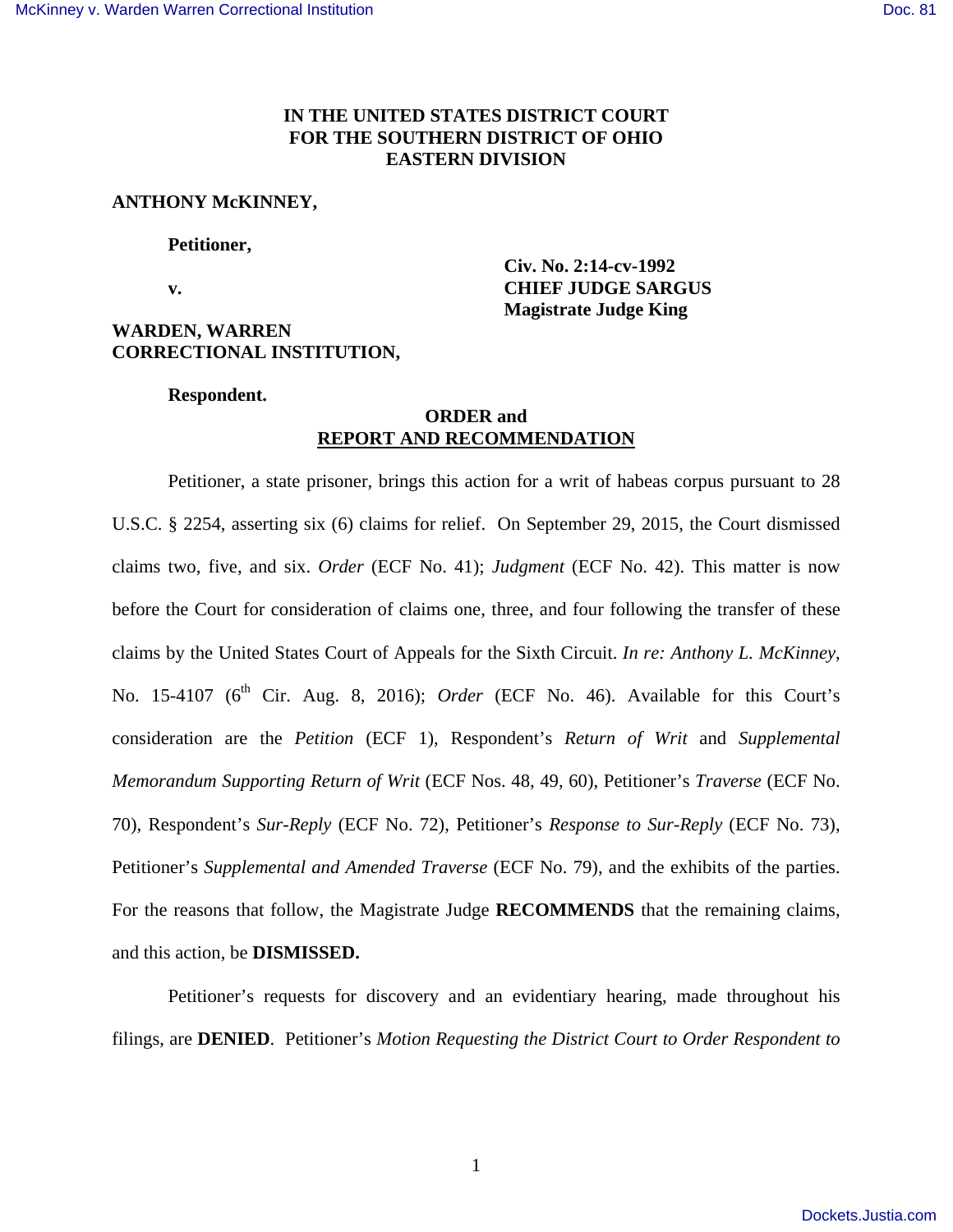*Provide the Court and Petitioner with Relevant Portions of the Transcripts and Other Parts of the Record* (ECF No. 68) is likewise **DENIED**.

Petitioner's *Motion to Defer Ruling pending Receipt from Petitioner of a Traverse* (ECF

No. 67) is **DENIED**, as moot.

## **Facts and Procedural History**

 This Court has previously summarized the facts and procedural history of this case. *Order and Report and Recommendation* (ECF No. 32). Briefly, Petitioner challenges his April 2006 convictions after a jury trial in the Franklin County Court of Common Pleas on one count of murder, three counts of felonious assault, and one count of having a weapon while under a disability, with firearm specifications. The Ohio Tenth District Court of Appeals summarized the facts as follows:

> The facts showed that on October 13, 2005, four individuals - Terrance Barbour, Sherman Justice, Terrell Craig, and Jermaine Freeman - drove to an apartment building located at 3676 Cleveland Avenue. The purpose for this trip was to visit Barbour's cousin, "Timmy," and to plan a party celebrating Barbour's release from the Department of Youth Services. When they arrived at the apartment building, three people were in the parking lot, one of whom was identified by Craig and Freeman as appellant. There was a brief confrontation between the two groups at that time.

> The four discovered that Timmy had moved out of his apartment in the building to another apartment on the other side of Cleveland Avenue. The group found Timmy's apartment and visited him for a brief time. As they exited Timmy's apartment, the group was confronted by an individual named Mickey Hairston. Hairston had a gun, and argued with Barbour.

> The group went back across Cleveland Avenue to return to their car so they could leave. As they passed through the apartment building, Craig saw Hairston hand a gun to appellant. As Craig got into the driver's seat of their car, he saw appellant, who was standing in the doorway from which the group had just exited the apartment building, begin firing the gun towards him and his group. Craig started to pull the car out of its parking space when he saw that Barbour had been hit by gunfire. Barbour had been struck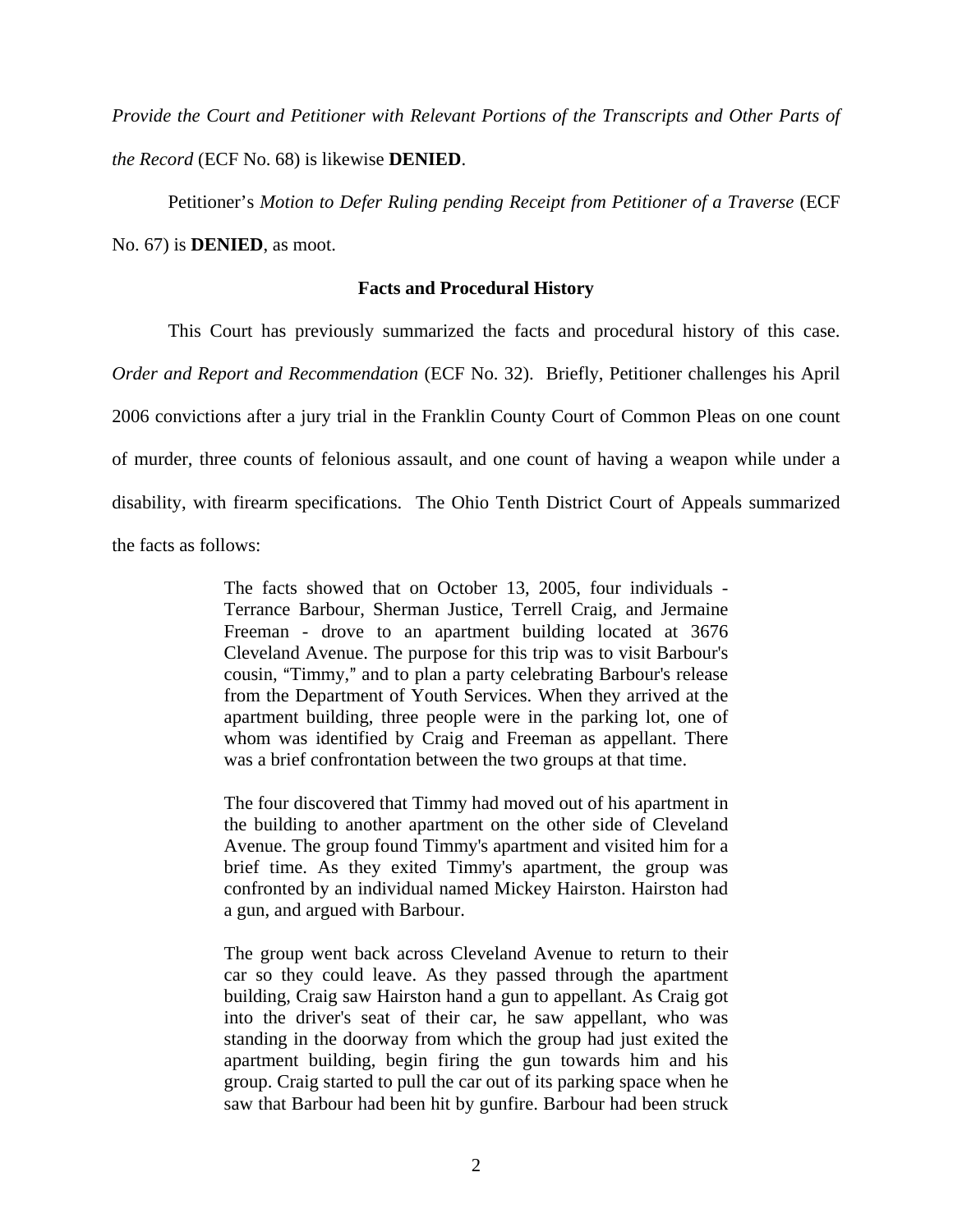in the neck by a bullet, and ultimately died from blood loss. In addition, Justice had been shot in the leg.

Deputy Brian Jackson of the Franklin County Sheriff's Office arrived at the scene shortly after the shooting. Jackson spoke to Craig, who gave a description of the person he had seen firing the gunshots. Craig actually described two people, "a dark heavyset black dude with braids and a short brown-skinned dude with braids." (Tr. at 180.) Jackson then began searching the area in his cruiser, looking for anyone who matched the descriptions he had been given. Jackson began his search along Cleveland Avenue south of the buildings because he had been told the shooter had run in that direction.

Jackson saw appellant, who fit the first description Craig had given, exiting a drive-through carryout at Northern Lights Shopping Center. Jackson stopped appellant so he could question him about any possible knowledge of the shooting. Appellant was initially evasive about where he was going and his address, but ultimately gave his address as one of the apartments in the building at which the shooting had occurred. Appellant stated that, "I don't have anything to do with that." When asked to what he was referring, appellant said, "[w]hatever's going on over there." (Tr. at 78.) Jackson then put appellant in the back of his cruiser and returned to the scene of the shootings. Craig was then asked if he could identify appellant, and Craig identified appellant as the person who had fired the gunshots. Freeman later identified appellant as the shooter in a photographic array. Appellant was arrested, and his clothes were taken for testing, which revealed the presence of gunshot residue.

Appellant was indicted by a grand jury on one count of murder with a firearm specification; three counts of felonious assault, each with firearm specifications; and one count of having a weapon while under disability. After trial, a jury convicted appellant of all of the charges.

*State v. McKinney, No.* 06AP-510, 2007 WL 1153077, at \*1-2 (Ohio 10<sup>th</sup> App. April 19, 2007).

The trial court sentenced Petitioner to an aggregate prison term of twenty-eight years to life. *Respondent's Appendix* (ECF 12-2, PageID# 197). On April 19, 2007, the appellate court affirmed the judgment of the trial court. *State v. McKinney*, 2007 WL 1153077. On September 26, 2007, the Ohio Supreme Court declined to accept jurisdiction of the appeal. *State v.*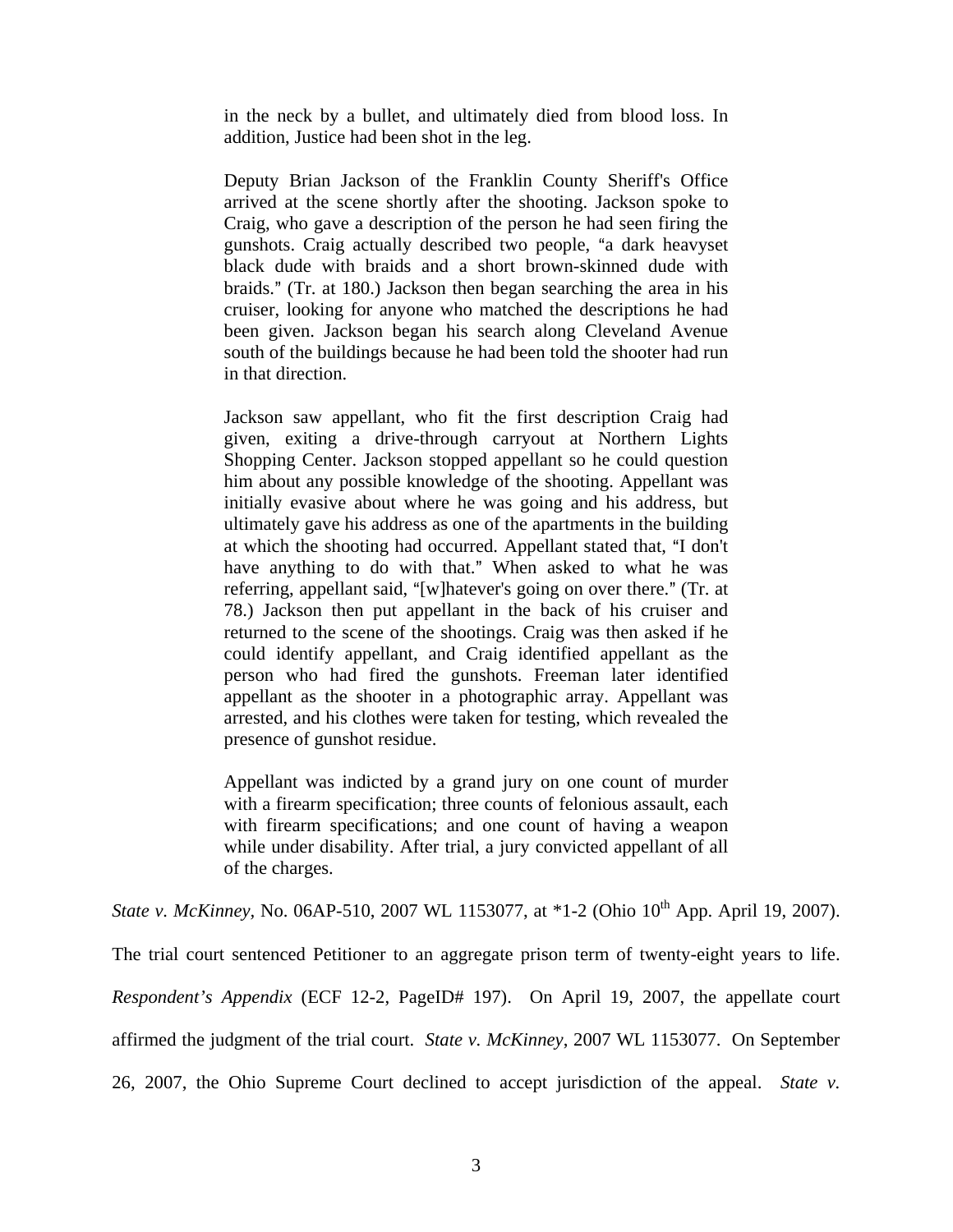*McKinney*, 115 Ohio St.3d 1412 (2007).

In the meantime, defendant, on March 19, 2007, filed a petition for post-conviction relief pursuant to R.C. 2953.21. Defendant contended his trial counsel was ineffective in failing to call three specific witnesses whose testimony would have demonstrated defendant was not the person who fired the shot killing Terrance Barbour. Attached to defendant's petition was a letter from the Ohio Public Defender's Office declining to represent defendant in his post-conviction proceedings. Defendant's petition, however, requested the opportunity to amend the petition to include evidence defendant gathered to support it.

 As indicated in his original petition, defendant on April 7, 2007 filed a motion for leave to amend his petition, requesting an extension of 110 days to gather supporting materials. The trial court granted his motion, and on July 11, 2007, defendant filed his amended petition. Attached to the amended petition were (1) defendant's own affidavit explaining his inability to produce supporting documentation, and (2) letters from his girlfriend explaining her attempts to assist him. By judgment entry filed September 25, 2007, the trial court denied defendant's petition for post-conviction relief filed on March 19, 2007, as well as his amended petition filed July 11, 2007.

*State v. McKinney*, No. 07AP-868, 2008 WL 747716, at \*1-2 (Ohio 10<sup>th</sup> App. March 20, 2008).

On March 20, 2008, the appellate court affirmed the trial court's denial of the petition for postconviction relief. *Id*. On July 9, 2008, the Ohio Supreme Court declined to accept jurisdiction of the appeal. *State v. McKinney*, 118 Ohio St.3d 1510 (2008).

Also, on July 16, 2007, Petitioner filed an application to reopen the appeal pursuant to Ohio Appellate Rule 26(B). On September 27, 2007, the appellate court denied Petitioner's Rule 26(B) application. *Respondent's Appendix* (ECF 13, PageID# 622). On January 23, 2008, the Ohio Supreme Court declined to accept jurisdiction of the appeal from that decision. *State v. McKinney*, 116 Ohio St.3d 1480 (2008).

On June 17, 2009, Petitioner filed his first federal habeas corpus petition. *McKinney v. Warden, Warren Correctional Institution,* Case No. 2:09-cv-0498 (S.D. Ohio). He asserted in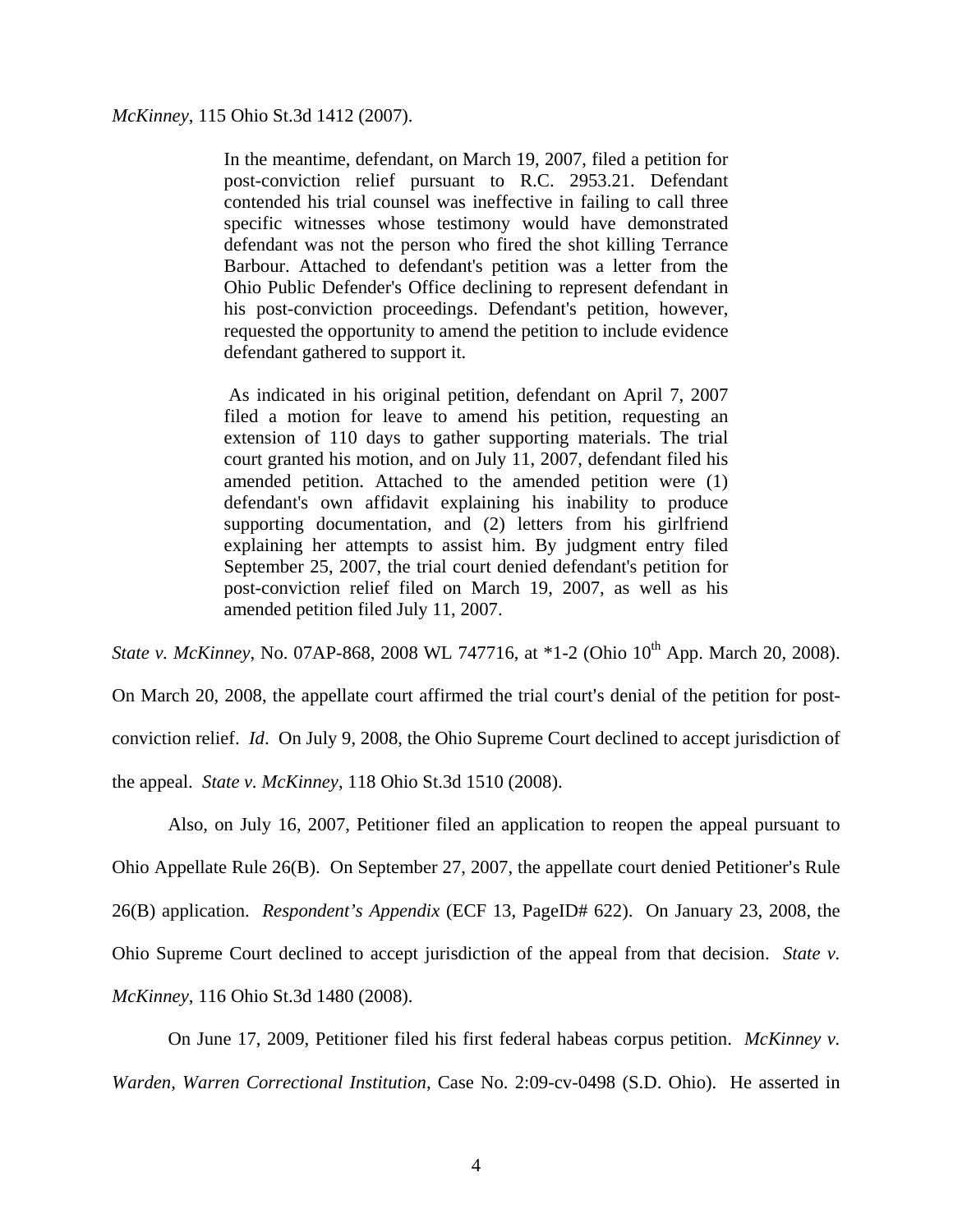that action that he had been denied a fair trial based on the trial court's constructive amendment of the indictment and on the belated disclosure of allegedly favorable evidence, that he had been denied the effective assistance of counsel, and that he had been convicted on a defective indictment. On June 11, 2011, this Court dismissed all claims asserted in that action as either procedurally defaulted or without merit. *Id., Opinion and Order* (ECF 40); *Judgment* (ECF 41). The United States Court of Appeals for the Sixth denied petitioner's application for a certificate of appealability, *McKinney v. Warden Warren Correctional Institution*, No. 11-3665 (6<sup>th</sup> Cir. Apr. 13, 2012), and the United States Supreme Court denied Petitioner's petition for a writ of *certiorari*. *McKinney v. Sheets*, 133 S.Ct. 534 (2012).

On November 7, 2011, Petitioner filed a motion for re-sentencing in the state trial court. He asserted that the trial court had improperly failed to notify him of the terms of post release control, *Return of Writ* (ECF No. 48-2, PageID# 2184), and that the judgment entry of sentence had failed to indicate that Petitioner would be subject to post release control. *Id.* (PageID# 2186, 2190-93). On March 23, 2012, following a hearing, the trial court issued a *Resentencing Entry* in which the trial court again imposed the same aggregate prison sentence of 28 years, but also notified Petitioner that he would be subject to a mandatory term of three years post release control. *Id.* (PageID# 2204). The state appellate court denied Petitioner's appeal from that judgment:

> Anthony L. McKinney is appealing from the results of a sentencing hearing at which post-release control was added to his lengthy prison sentence. He was originally convicted of numerous charges in 2007 and pursued a direct appeal at that time. The issue to be considered at his most recent sentencing hearing was limited to whether post-release control should be part of his sentence and if so, how long the post-release control should last. McKinney attempts in his appellate brief to raise several other issues which he calls "claims" as opposed to assignments of error. They are:

## CLAIM I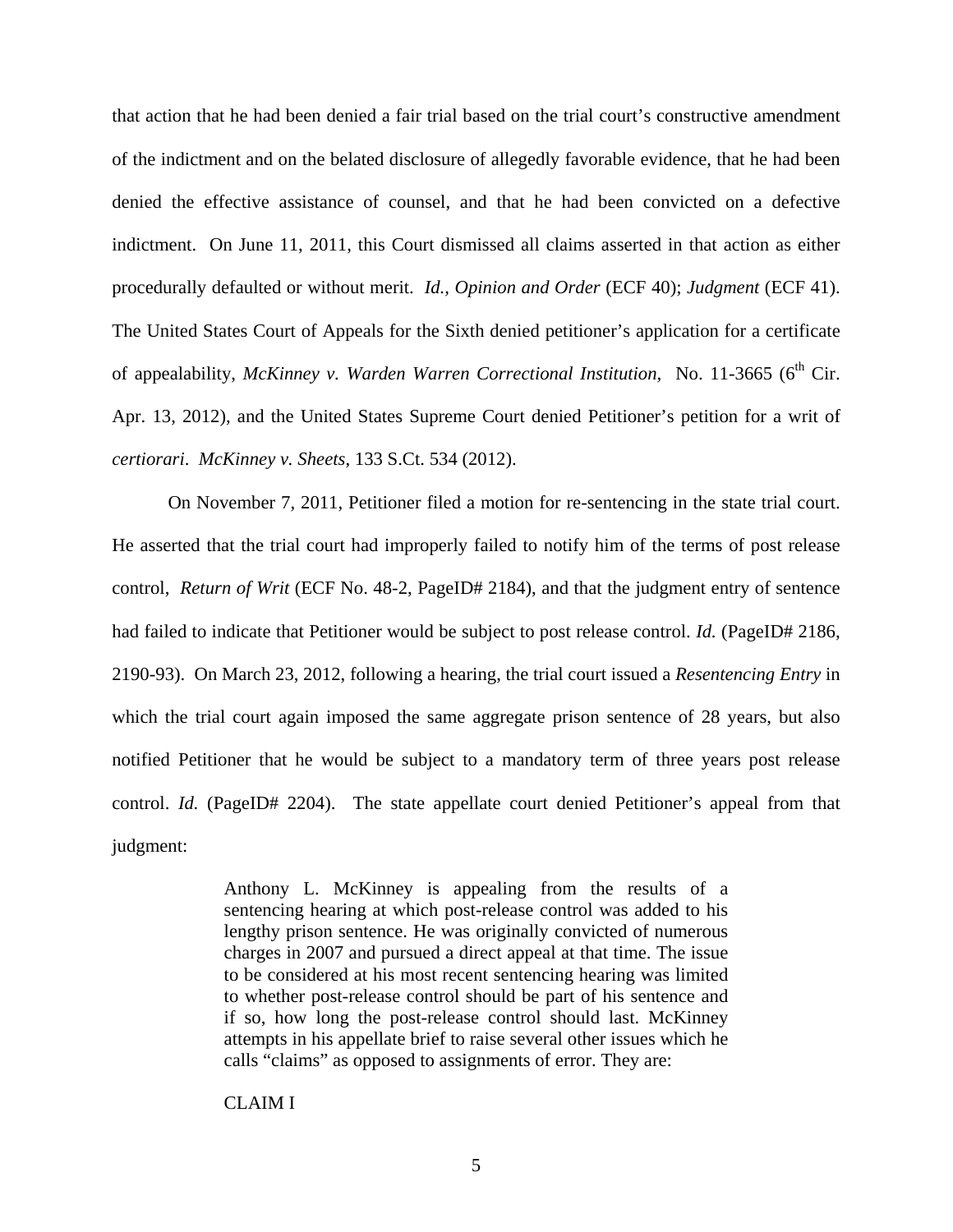The Appellant was ultimately denied his guaranteed right to the Sixth, Fifth, Fourteenth Amendment to the U.S. and Federal Constitution, the right to confront and be protected against unseen and unknown witnesses and Due Process.

The petitioner Mr. McKinney's rights were violated due to an unknown officer or Sgt. and unknown unseen witness. The officer or Sgt. who actually conducted the identification procedure at the scene of the crime has never been produced, he's unknown and unseen. No one can identify this officer/Sgt. This officer/Sgt. who conducted this identification procedure, also unknown would be the only person to know who his witness was, only if there was a positive identification. Logically if the state doesn't know who the officer/Sgt. is who conducted the identification procedure, you wouldn't know if there was a witness, or who this officers witness was. Officer Brian Jackson who testified at trial, says he only observed the unknown officer/Sgt. conduct the identification procedure, with an unknown person from a distance. Officer Jackson testified that he didn't hear a positive identification. *Crawford v. Washington* 541 U.S. 36, 68(2004) and that he could not identify the witness, even if he walked in the court room. The phantom witness Terrell Craig. The trial court also violated confrontation by allowing a witness that could not be identified by officials to identify petitioner at trial. *Taylor v. Cain*, 545 F.3d 327 (5th Cir. 2008). No officer could or have identified this mystery witness as a person who identified petitioner at the scene. Due to the officer/Sgt who conducted the identification procedure being unknown, unseen and has not been identified. It is impossible to have a witness under the protection of due process, and confrontation, when the identification officer/Sgt is unknown. Not only was the identification officer unknown, but officer Brian Jackson says there was no positive identification, and he can't identify this unknown unseen witness Terrell Craig, even if he walked in the court room. Also this claim is not like any other argument petitioner previously argued. Just the same facts, this is a confrontation claim not identification. *Haynes v. Quarterman*, 561 F.3d 535, 538–39 (5th circuit 2009) Petitioner is showing that a officer/Sgt. and a witness is unknown and unseen. This claim is properly reserved for Appellete review. See March 23, 2012 Sentencing tracscipts and the courts decision July 5, 2012. This court should reverse and remand for a new trial or, rather an acquittal is the proper remedy.

# CLAIM II

The appellant was denied the right to be free from double jeopardy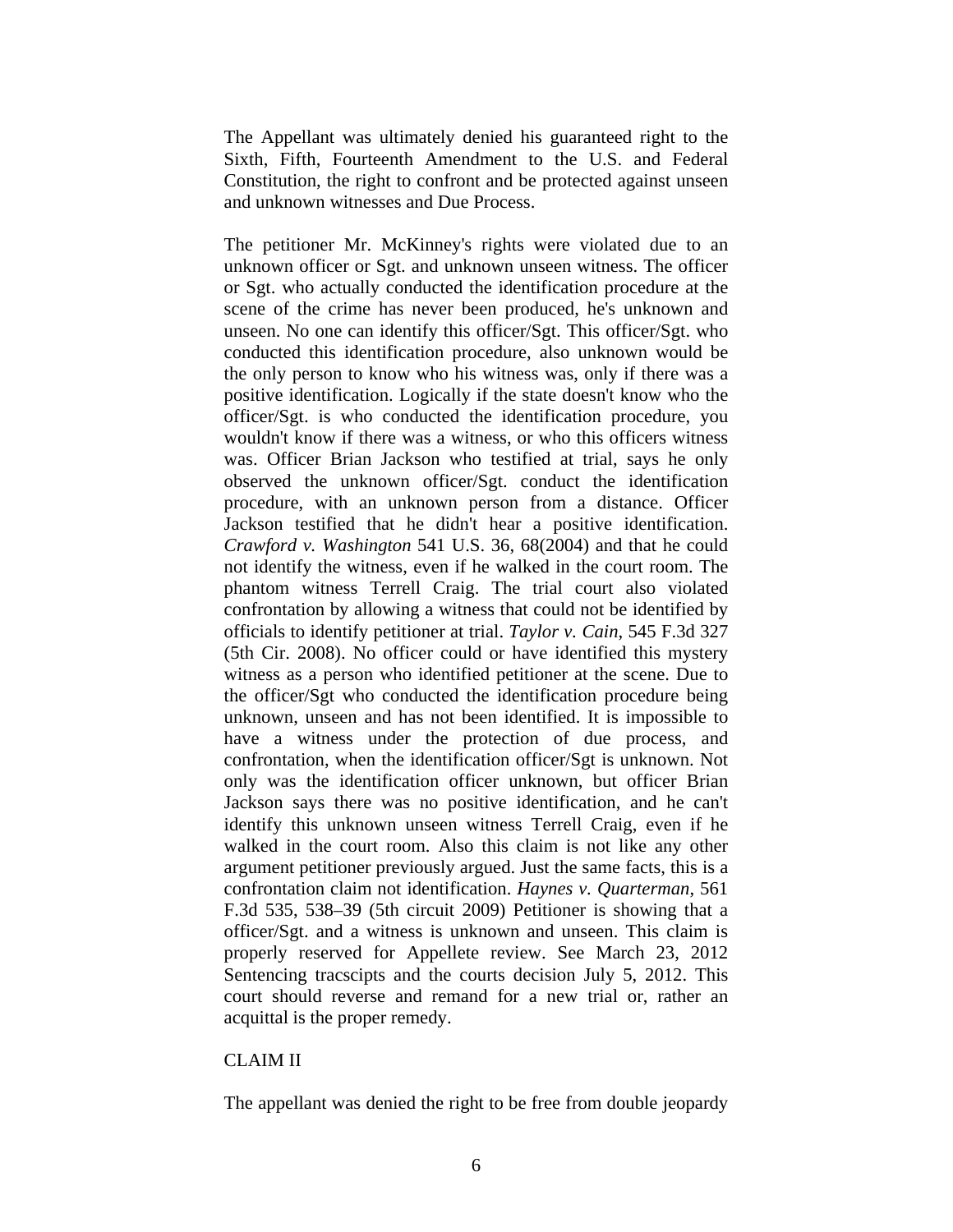5th admendment to the united states constitution, allied offenses. On March 23, 2012 defendant sucessfully challenged P.R.C. and allied offences at sentencing hearing. Petitioner received a copy of the transcipts from Alicia Lash, these transcipts did not contain petitioners full argument. Petitioners allied offenses claim and other federal constitutional claims were omitted from my transcripts. On Sept. 11, Petitioner filed a motion for correction in this court. Sept. 18, 2012 the judges journal entry recommend appellant file his motion to correct with the trial court. Petitioner did as this court recommended, petitioner still has not received a decision or a timed stamped copy. Petitioner successfully challenged P.R.C. and merger of sentences. *See state v. Fischer* 128 ohio st.3d 92,2010–ohio6238 *State v. millette* 2011 ohio 6357. *State v. Johnson* 128 ohio st 3d 153 942. *State v. fairman* 2011 ohio 6489 *State v. Griffis* 2011 ohio 2955. *State v. Hruby* 2010 ohio 3530. This trial court failed to consider these claims together. The only portion of petitioner claim that is void is the allied offenses. As long as I give the state courts a fair opportunity to fix the federal violation, petitioner is in good standings. The conduct of the accused must be considered as established by the evidience, offenses arising from the same occurance sentence that are allied should be merged, to prevent shotgun convictions. *Geigerm* 45 ohio st.2d at 242.. 74. No need to perform hypothetical or abstract comparison of offenses at issue to conclude that the offenses are subject to merge. Under R.c. 2941.25(a) the question is whether it is possible to commit one offense and commit the other with the same conduct. If commission of one offense constitutes the commission of the other then the offenses are of similar importance. A single act committed with a single state of mind. The state must only choose one, must also merge weapons under disability, felinous assult, gun spec., felonious and murder together. *State v. fairman* 2011 ohio 6489. *johnson*. This issue was properly preserved for appellate review. This court should reverse and remand, specificially for allied offenses not P.R.C. P.R.C. was properly imposed.

### CLAIM III

The Pititioners rebuttal to the presumption of correctness, a violation of petitioners U.S. and Federal constitutional rights *Jefferson v. Upton*, 130 S.ct 2217. 28 U.S.C. 2254(e)(i).

In *miller-Ei v. Cockrell*, 537 u.s.322,340 (2003) the supreme court held; A Federal court can disagree with the state courts credibility determinitation and when guided by AEDPA, conclude the decision was unreasonable or that the factual, Premise was incorrect by clear and convincing evidence. See 28 U.S.C.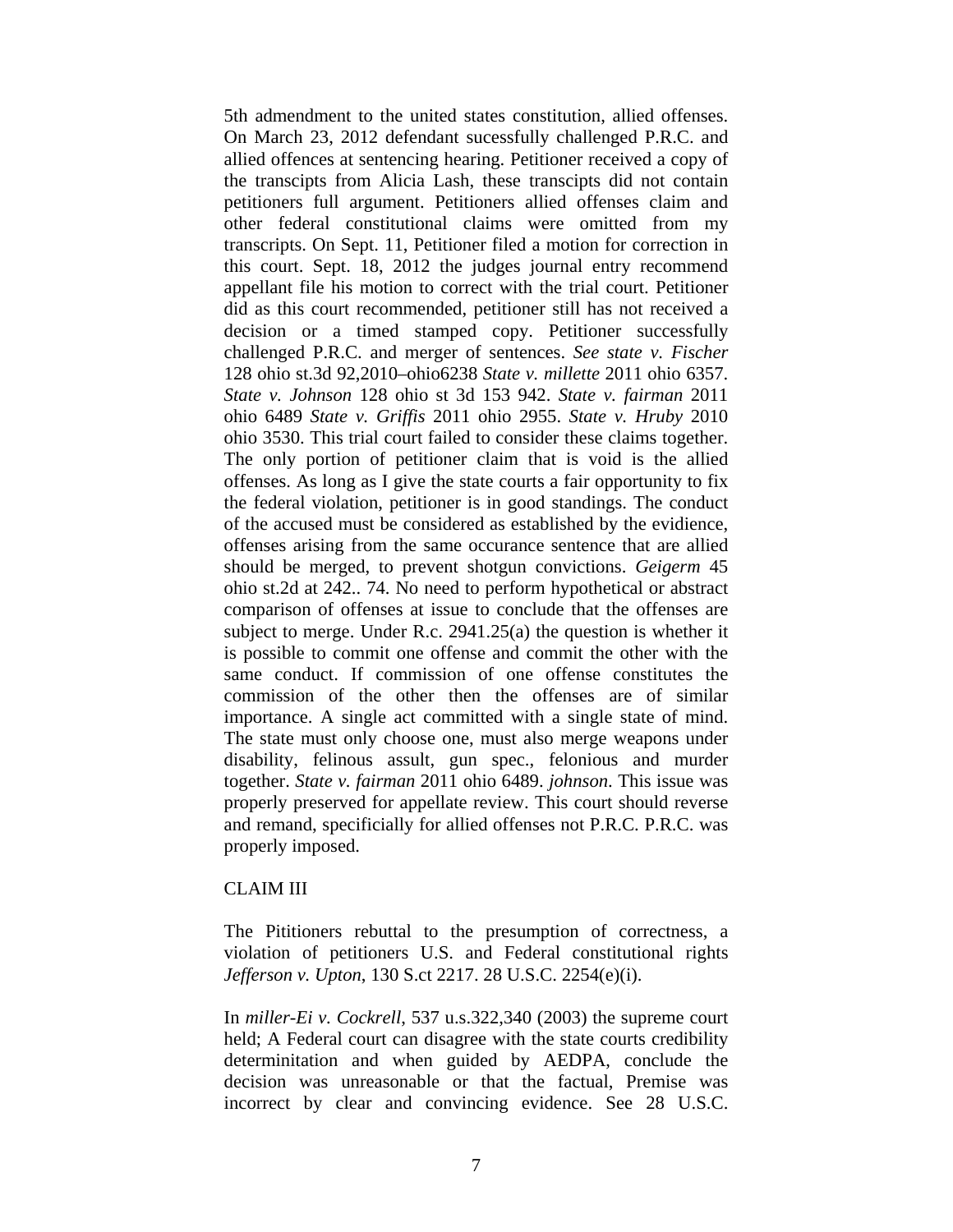$2254(e)(1)$ . A petitioner may also rebut the presumption of correctness of the state fact findings by establishing that any one of the eight enumerated exceptions under form 28 U.S.C. 2254(d)(1)- (8) applies. *See Jefferson v. Upton*, 130 s.ct 2217. It is evident that the state trial court lost its way in pursuit of its findings. The state used a set of different facts that where found differently in the trial court records/transcipts, an unreasonable determination of the facts in light of the evidence presented in the state court. The states facts are not fairly supported by the record. At this point Petitioner must make this court aware of *Sumner v. Mata* 11, 455 U.S. 591, 593 "statement of reason" requirement.

## CLAIM IV

Inneffective assistance of appellate counsel, on three different appellate counsels on the same issue, coming from sentencing. Counsels failed to raise petitioners claims and issues arising at the resentencing hearing. A violation of the 6th 5th and 14th of the Federal and U.S. Constitution. innEffective council and due process.

The trial court abused its descreation by allowing John Keeling to withdraw, by agreeing with counsel that there was no issues to raise, when it was obvious that there were issues. State v. Millette 2011 ohio 6357 State v. Fischer 128 ohio st.3d 92, 942. State v. Hruby 2010 ohio 3530. State v. Griffis 2011 ohio 29ss. United *States v. France* 318 Fed Appx.411. This councel never even reviewed the transcripts of the sentencing hearing. See appellate court July 5, 2012 memorandum decision. See March 23, 2012 sentencing transcipts. Post release control was properly imposed, Kelling failed to raise petitioners issues arising at resentencing hearing. As a result Keeling was allowed to withdraw, made appellant miss his deadline to file a notice, which could have ultimately had petitioner barred for failure to appeal. Pititioner is not an attorney, petitioner was forced to file a late delayed appeal due to ineffective assistance of counsel. The trial court abused its descreation when there was obvious issues to be raised.

Appellant was appointed David L. Strait, by this honorable court, there was a conflict of interest because counsel failed to raise appellant previous identification claim in this court, and failed to raise petitioners confrontation claim, and Jefferson v. Upton 130 s.ct 2217 about the fact that petitioner was not identified. Presumption of correctness rebuttal and allied offenses. This is why appellant is fighting for his life now, why should counsel get to raise issues he should have raised on direct appeal. Now that appellant has brought them forth why should he get to argue what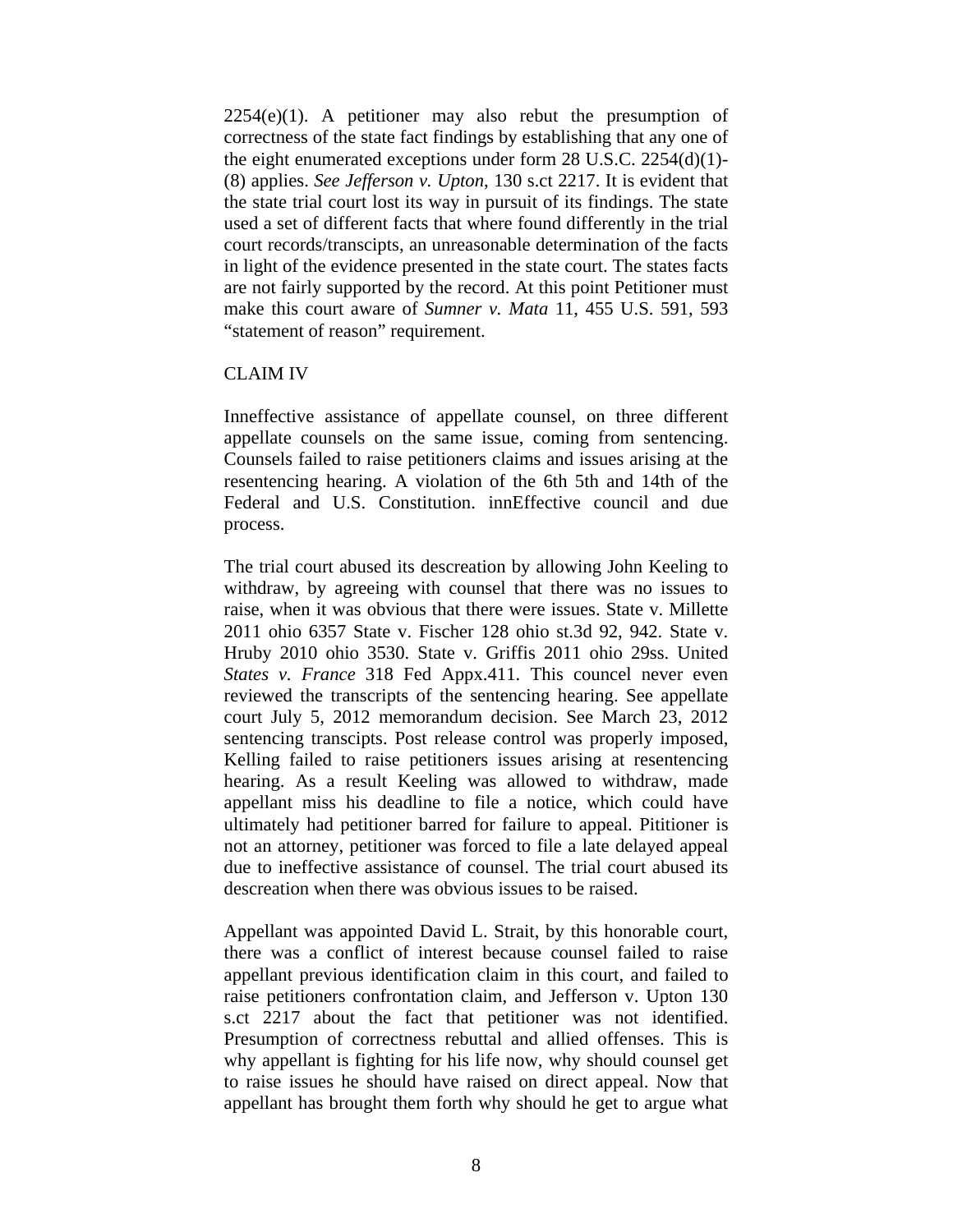he should of did in the first place. And he probably wouldn't have raised my issues anyways, he was talking the same way John Keeling and David Thomas was talking. All he could do is raise post Release control issues. David L. Strait was ineffective and also he withdrew due to a conflict.

(Sic.passim.)

The first three "claims" are legal issues which were or could have been addressed in McKinney's prior appeals. As such, they are barred by the doctrine of res judicata. Treated as assignments of error, they are overruled.

The fourth claim attacks the performance of McKinney's appellate counsel who all apparently informed McKinney he had nothing of any merit for the court to consider on the appeal. This is not a legitimate issue for an assignment of error. McKinney's fourth claim, treated as an assignment of error, is also overruled.

All four claims, treated as assignments of error, having been overruled, the judgment of the Franklin County Court of Common Pleas is affirmed.

*State v. McKinney*, 2013 WL 1200214, at \*1-4 (Ohio App. 10<sup>th</sup> Dist. March 26, 2013). On

November 6, 2013, the Ohio Supreme Court declined to accept jurisdiction of the appeal. *State* 

*v. McKinney*, 136 Ohio St.3d 1557 (2013).

 On June 23, 2014, Petitioner filed a motion for leave to file a delayed motion for a new trial in the state trial court based on newly discovered evidence and prosecutorial misconduct. *Respondent's Appendix* (ECF 14, PageID# 1106-08). In August 2014, the trial court denied the motion. *Id.* (PageID# 1148). Petitioner did not timely appeal from that decision and, on October 16, 2014, the appellate court denied Petitioner's motion for delayed appeal, reasoning that the Ohio Supreme Court has held that motions for delayed appeal do not apply in post conviction proceedings. *Return of Writ* (ECF No. 48-3, PageID# 2565-66). On March 25, 2015, the Ohio Supreme Court declined to accept jurisdiction of Petitioner's appeal from that decision. *Id.* (ECF No. 48, PageID# 1531).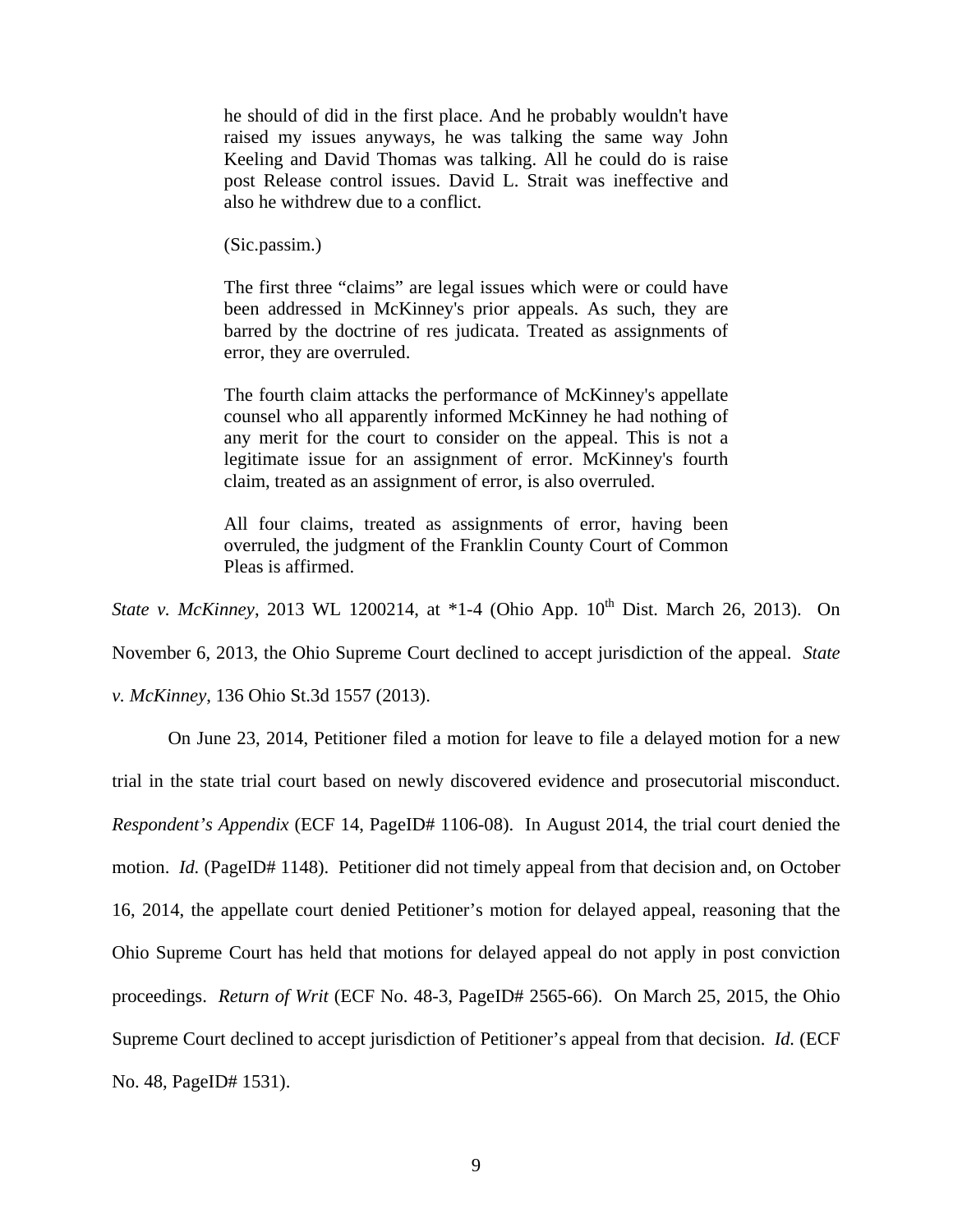On October 20, 2014, Petitioner filed this action, his second habeas corpus petition. He

asserts the following claims, repeated here *verbatim*:

- 1. The reviewing court failure to reverse and the trial court's allowing unidentified unknown and unseen nontestifying anonymous witness testimony in violation of confrontation and due process.
- 2. Appellant's issues as a whole is entitled to one free-standing collateral attack per judgment when a full de novo resentencing led to a new judgment, where new issues may be raised and cannot be barred by res judicata the U.S. Const.  $14<sup>th</sup>$ Amendment.
- 3. The Petitioner has the right to be free from double jeopardy and violates due process of law.
- 4. The state court lost its way in pursuit of its fact finding, an unreasonable determination of the facts. Petition entitled to an evidentiary hearing to prove factual allegations.
- 5. Ineffective assistance of counsel on three different counsels on the same issues coming from resentencing. Counsels failed to raise petitioners claims and issues on the record, arising out resentencing. A violation of  $6<sup>th</sup>$ ,  $5<sup>th</sup>$ , 14 amend. To U.S. Federal Const. due process ineffective counsel.
- 6. The state failed to properly file its brief and appellant was denied his U.S. Const. rights to be present and represent himself at oral arguments in violation of due process equal protection of the laws and access to the courts.

*Petition* (ECF No. 1, PageID# 5 -15). On September 29, 2015, this Court transferred claims one, three and four to the United States Court of Appeals for the Sixth Circuit as successive, and dismissed Petitioner's remaining claims. *Order* (ECF No. 41). On May 20, 2016, the Court denied Petitioner's *Motion to Alter or Amend Judgment. Opinion and Order* (ECF No. 45). On August 8, 2016, the Sixth Circuit transferred Petitioner's habeas corpus claims one, three, and four to this Court for consideration as an initial § 2254 petition. *In re: Anthony L. McKinney*, No.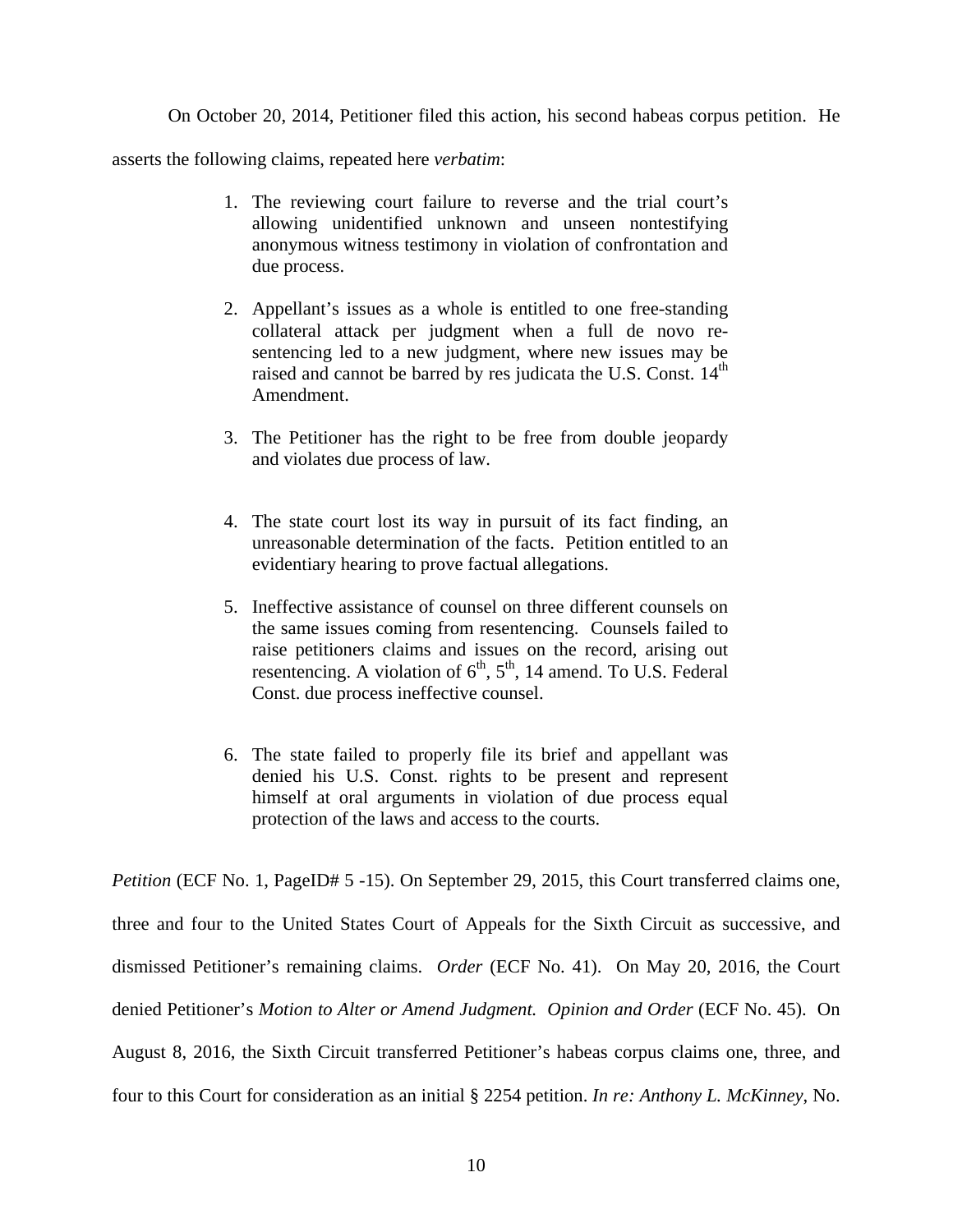15-4107 (6<sup>th</sup> Cir. Aug. 8, 2016); *Order* (ECF No. 46). Respondent and Petitioner thereafter filed the *Return of Writ* and the *Traverse*, as well as supplemental memoranda. Respondent contends that this action must be dismissed as barred by the one-year statute of limitations established by 28 U.S.C. § 2244(d), that Petitioner's claims fail to provide a basis for federal habeas corpus relief, and alternatively, that Petitioner's claims are procedurally defaulted or without merit.

The case is now ripe for review.

### **Requests for Discovery and Evidentiary Hearing**

Petitioner asks that Respondent be directed to supplement the record with copies of State's Exhibits Z1-Z4, and the transcripts of the pre-trial testimony of one Terrell Craig. *Motion Requesting the District Court to Order Respondent to Provide the Court and Petitioner with Relevant Portions of the Transcripts and Other Parts of the Record* (ECF No. 68). Petitioner also complains that page 70 of the trial transcript is missing. *Id.* (ECF No. 68, PageID# 3497). Petitioner also asks that Respondent be directed to supplement the record with a copy of State's Exhibit E1, and any transcripts pertaining to one Jermaine Freeman concerning Exhibit E1. He asks that Respondent be required to submit color photographs "in original form." *Id.* (ECF No. 68, PageID# 3497). Petitioner maintains that these documents will demonstrate that the testimony of Craig and Freeman was unreliable and that these witnesses were coached by police to identify Petitioner as the shooter. Petitioner has attached a portion of the trial transcript referencing the exhibits that he seeks. *Petitioner's Reply* (ECF No. 71-1, PageID# 3571-73).

Petitioner also seeks, *inter alia*, the audio or video recordings and transcripts thereof of October 13, 2005, statements by Terrell Craig; the audio or video recordings of Jermaine Freeman from the scene, hospital, and his house, and any documents regarding such statements; color photographs and photo arrays used by police to obtain Petitioner's identification by Craig and Freeman (*i.e*., State's Exhibits E-1 and Z-1 to Z-4); the clothing and shoes worn by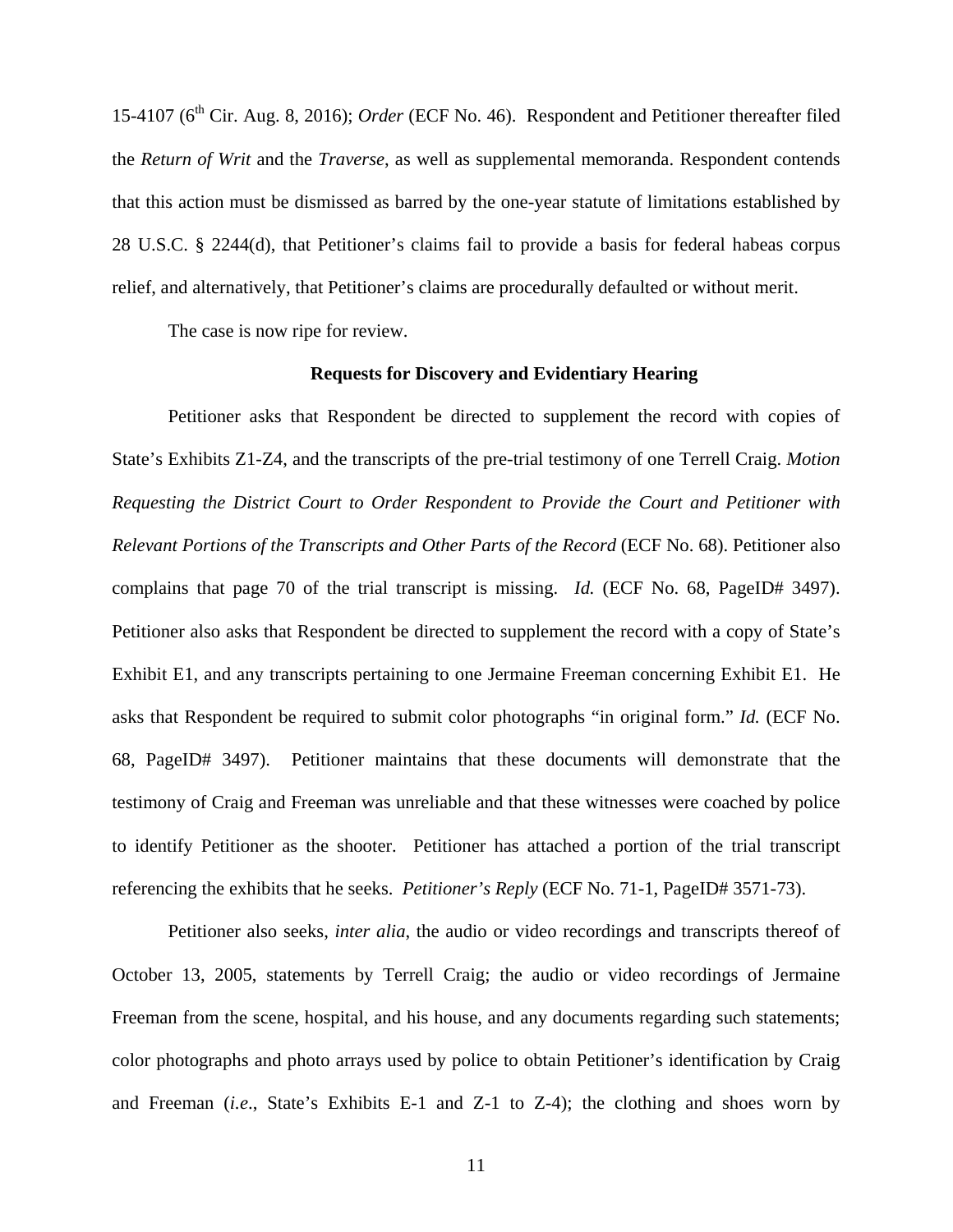Petitioner on the day at issue; any and all police reports by Officer Brian Jackson regarding the case; all police reports by Detective Zach Scott regarding the case; the identity of an unknown officer who conducted an identification and video or audio tape from the police cruiser; reports by Joseph S. Murray regarding the case; witness statements of Taylor Henderson, Davis James Calvin, Tim Warren, Tim Ward, John Harrold, Michael Harrold, Elisha Polk, and others; investigative summaries; domestic stay away orders; 9-1-1 recordings; and witness medic reports. *Traverse* (ECF No. 70, PageID# 3542-44).

Petitioner maintains that the foregoing material will assist him in establishing his claim under the Confrontation Clause and will show that Detective Scott coerced Terrell Craig to identify Petitioner as the shooter, using as leverage drugs found on Terrell Craig. Petitioner also alleges that the prosecution altered recorded transcripts of Craig and Freeman regarding their identification of Petitioner as the shooter and suppressed a police report regarding an unidentified person giving a description of an unknown person. *Id.* (ECF No. 70, PageID# 3540). This discovery, Petitioner argues, will show that the prosecutor and police withheld evidence, manipulated evidence and the testimony of witnesses, and used biased and suggestive identification procedures to prosecute the case. *Id.* (PageID# 3541). Petitioner has attached certain discovery material and other documents in support of his request in this regard. *Id.* (PageID# 3546-68).

The discovery processes authorized by the Federal Rules of Civil Procedure do not automatically apply to habeas corpus proceedings. "A judge may, for good cause, authorize a party to conduct discovery under the Federal Rules of Civil Procedure and may limit the extent of discovery." Rule 6 of the Rules Governing Section 2254 Cases in the United States District Courts. Under this "good cause" standard, a district court should grant leave to conduct discovery in habeas corpus proceedings only "'where specific allegations before the court show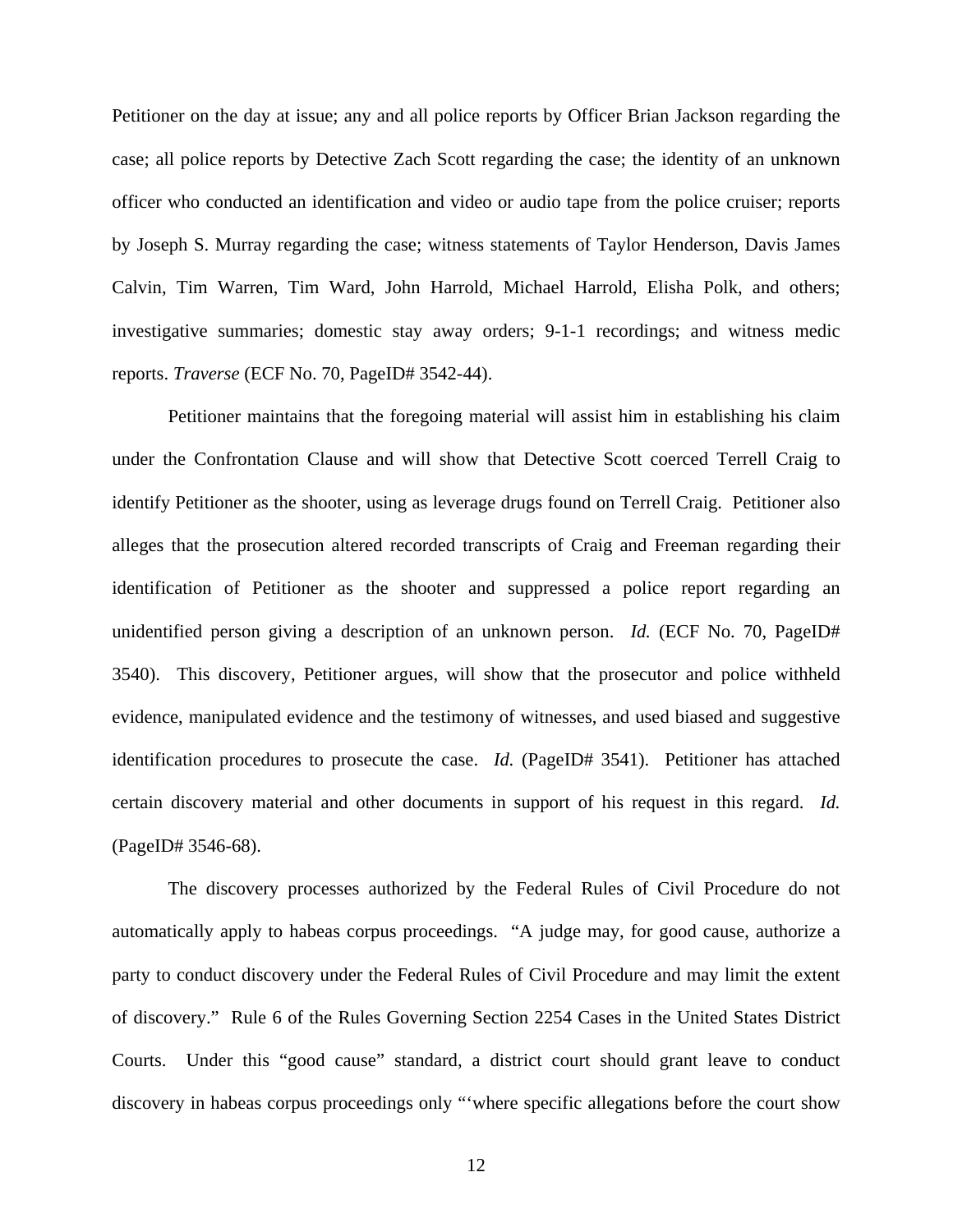reason to believe that the petitioner may, if the facts are more fully developed, be able to demonstrate that he is . . . entitled to relief. . . .' " *Bracy v. Gramley*, 520 U.S. 899, 908-09 (1997) (quoting *Harris v. Nelson*, 394 U.S. 286, 300 (1969)). *See also Stanford v. Parker*, 266 F.3d 442, 460 (6th Cir. 2001).

> "The burden of demonstrating the materiality of the information requested is on the moving party." *Stanford*, 266 F.3d at 460. Rule 6 does not "sanction fishing expeditions based on a petitioner's conclusory allegations." *Rector v. Johnson*, 120 F.3d 551, 562 (5th Cir. 1997); *see also Stanford*, 266 F.3d at 460.

> "Conclusory allegations are not enough to warrant discovery under [Rule 6]; the petitioner must set forth specific allegations of fact." *Ward v. Whitley*, 21 F.3d 1355, 1367 (5th Cir. 1994).

*Williams v. Bagley*, 380 F.3d 932, 975 (6th Cir. 2004).

Moreover, Rule 7 of the Rules Governing Section 2254 Cases in the United States

District Courts permits federal habeas courts to direct the parties to supplement the state court

record with materials relevant to the Court's resolution of the petition:

(a) In General. If the petition is not dismissed, the judge may direct the parties to expand the record by submitting additional materials relating to the petition. The judge may require that these materials be authenticated.

(b) Types of Materials. The materials that may be required include letters predating the filing of the petition, documents, exhibits, and answers under oath to written interrogatories propounded by the judge. Affidavits may also be submitted and considered as part of the record.

(c) Review by the Opposing Party. The judge must give the party against whom the additional materials are offered an opportunity to admit or deny their correctness.

The decision whether to order an expansion of the record under Rule 7, however, falls within the sound discretion of the district court. *Ford v. Seabold*, 841 F.2d 677, 691 (6th Cir. 1988).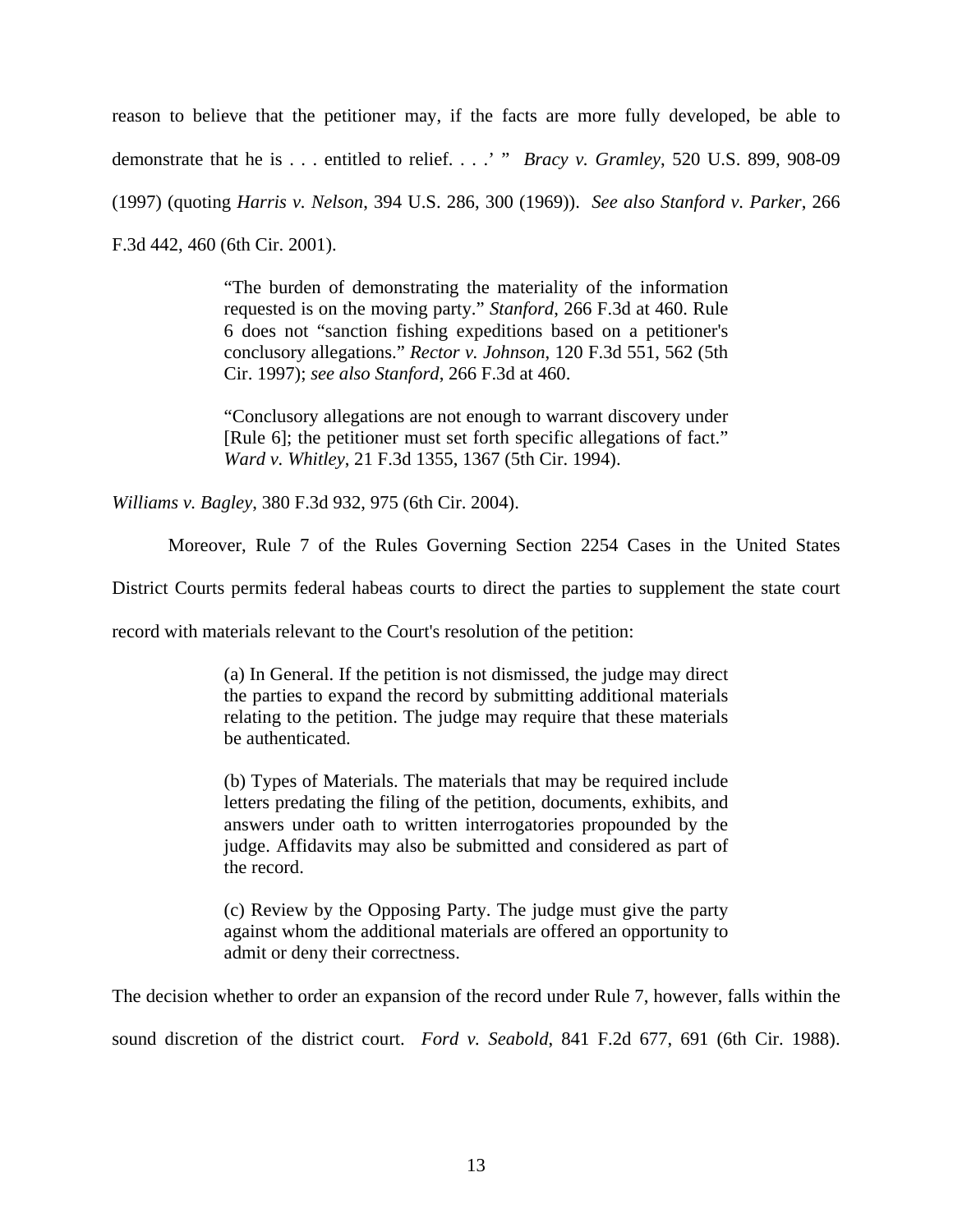Expansion of the record pursuant to Rule 7 is limited by the relevance of the proffered materials to the constitutional claims presented.

Petitioner has failed to establish good cause for his discovery requests. Respondent has filed a copy of the trial and sentencing transcripts (including page 70), as well as 123 exhibits containing copies of the state court record in this case. *See Return of Writ* (ECF No. 48); *Supplemental Memorandum Supporting Return of Writ* (ECF No. 49). Further, much of the material to which Petitioner refers has been made available to him or would have been available to the defense prior to trial. The record does not indicate that any further development of the record will show that Petitioner may be entitled to relief. For the reasons discussed below, Petitioner's claims are either not cognizable in these proceedings, or are procedurally defaulted. Additionally, nothing in the record supports Petitioner's allegation that police or the prosecutor coerced prosecution witnesses to identify Petitioner as the perpetrator of the offense. Petitioner's claim that further discovery will assist him in establishing that he is entitled to relief is speculative and constitutes a mere fishing expedition. As discussed below, no evidentiary hearing will be required to resolve Petitioner's claims. Therefore, Petitioner's motion for discovery and for an evidentiary hearing, and *Motion Requesting the District Court to Order Respondent to Provide the Court and Petitioner with Relevant Portions of the Transcripts and Other Parts of the Record* (ECF No. 68) are **DENIED**.

### **Statute of Limitations**

Respondent contends, *inter alia*, that this action is untimely. The Antiterrorism and Effective Death Penalty Act of 1996 ("AEDPA"), which became effective on April 24, 1996, establishes a one-year statute of limitations on the filing of habeas corpus actions.

> (d) (1) A one-year period of limitation shall apply to an application for a writ of habeas corpus by a person in custody pursuant to the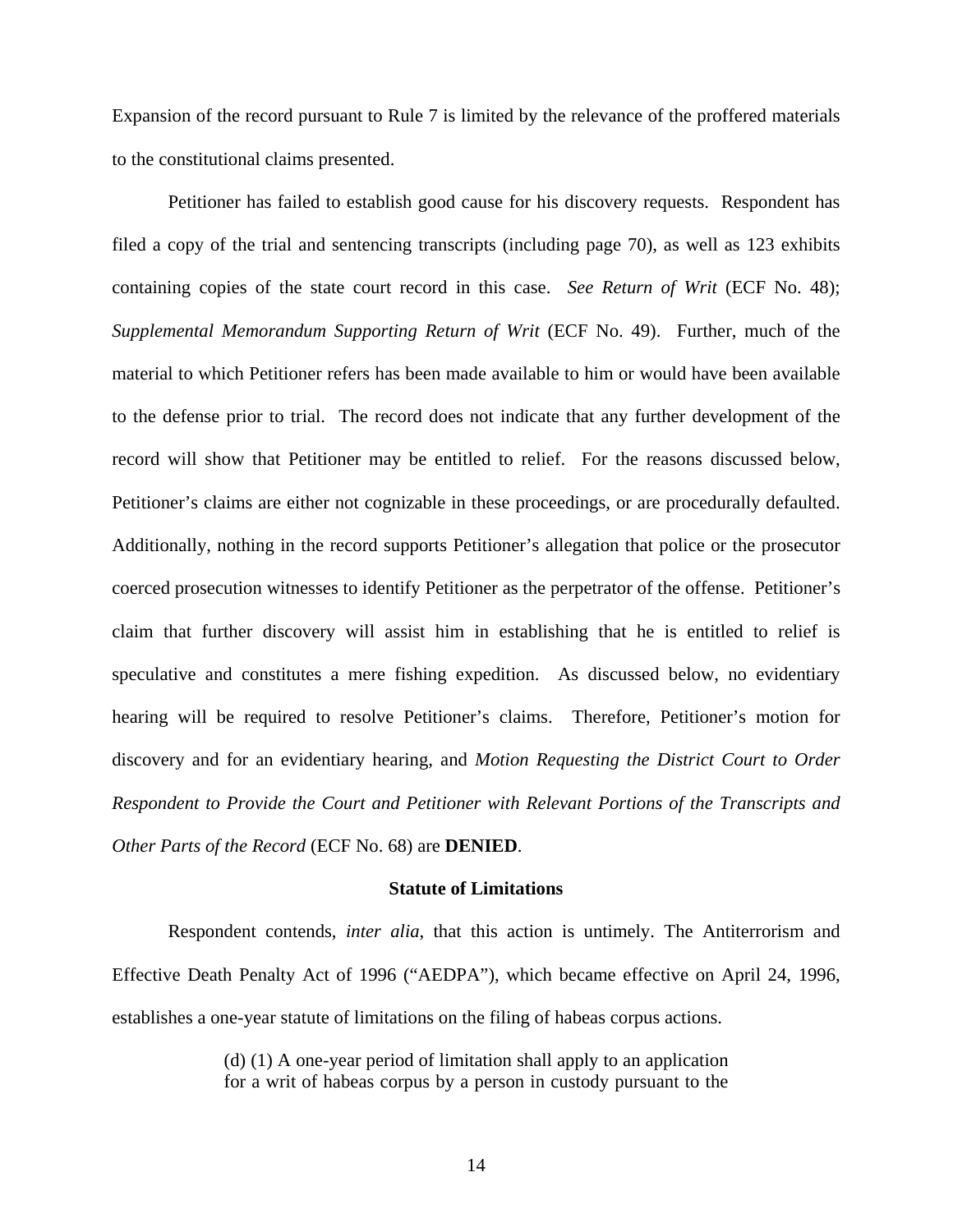judgment of a state court. The limitation period shall run from the latest of—

(A) the date on which the judgment became final by the conclusion of direct review or the expiration of the time for seeking such review;

(B) the date on which the impediment to filing an application created by State action in violation of the Constitution or laws of the United States is removed, if the applicant was prevented from filing by such State action;

(C) the date on which the constitutional right asserted was initially recognized by the Supreme Court, if the right has been newly recognized by the Supreme Court and made retroactively applicable to cases on collateral review; or

(D) the date on which the factual predicate of the claim or claims presented could have been discovered through the exercise of due diligence.

(2) The time during which a properly filed application for State post-conviction or other collateral review with respect to the pertinent judgment or claim is pending shall not be counted toward any period of limitation under this subsection.

28 U.S.C. § 2244(d)(1), (2). This statute of limitations may be overcome, however, if a petitioner is able to make a credible showing of actual innocence. *Schulup v. Delo,* 513 U.S. 298, 317 (1995); *Tyler v. Ray,* 610 Fed.Appx. 445 (6th Cir. 2015). Moreover, the equitable tolling of the statute of limitations may save an otherwise untimely petition. *Holland v. Florida*, 560 U.S. 631, 645 (2010); *Perkins v. McQuiggin*, 670 F.3d 665, 670 (6th Cir. 2012). The statute of limitations should be equitably tolled only where a petitioner shows: (1) that he has been diligent in pursuing his rights; and (2) that an extraordinary circumstance prevented him from filing within the prescribed time. *Pace v. DiGuglielmo*, 544 U.S. 408, 418 (2005). The petitioner bears the burden of showing that he is entitled to equitable tolling. *Id*.

Respondent argues that grounds one, three, and four are time-barred, because those claims challenge only Petitioner's original judgment and raise no issue regarding the trial court's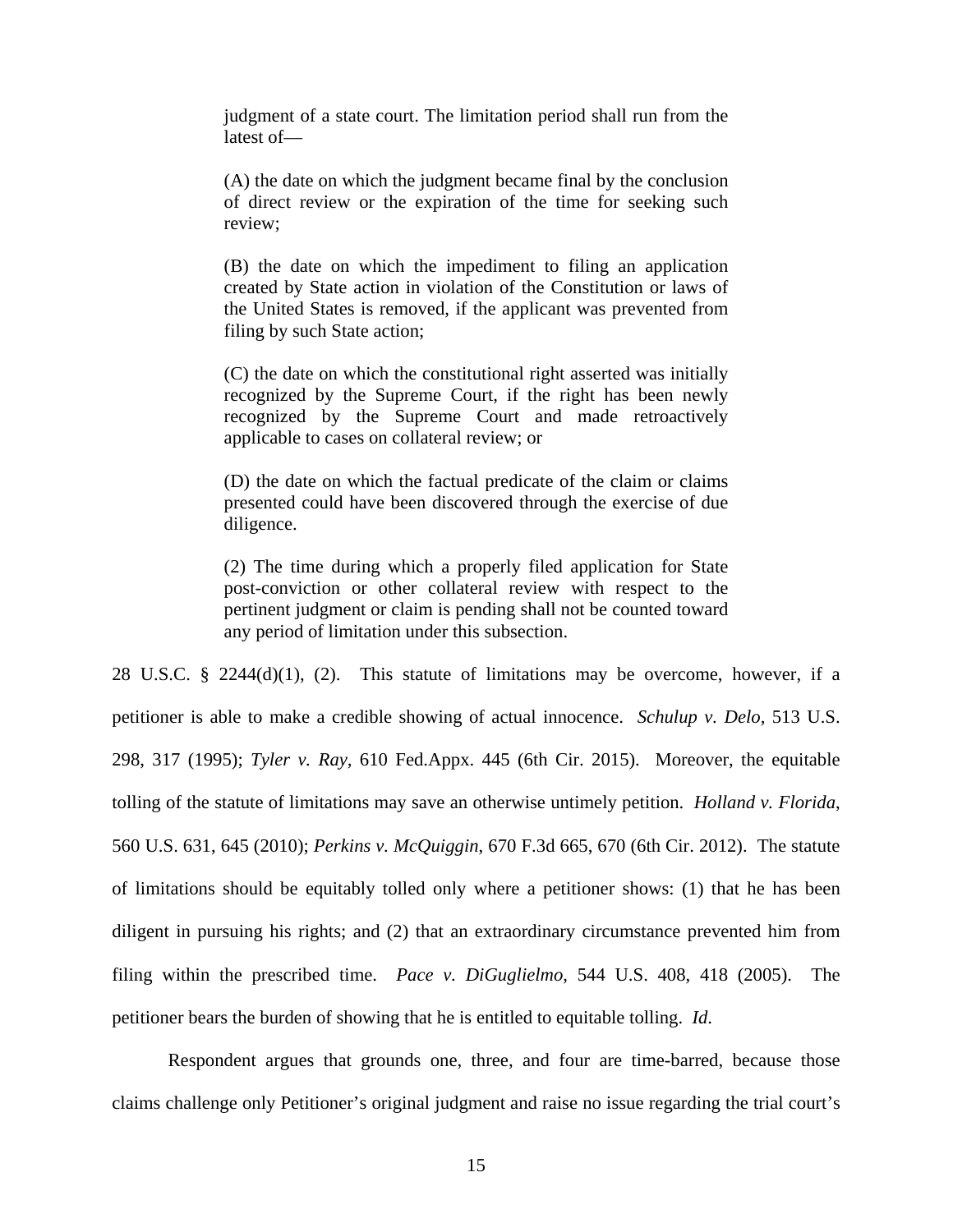March 23, 2012, re-sentencing hearing. According to Respondent, Petitioner's judgment of conviction became final under the provision of 28 U.S.C. § 2244(d)(1)(A) on December 25, 2007, or ninety days after the Ohio Supreme Court dismissed his appeal, when the period for filing a petition for a writ of *certiorari* from the original judgment expired*.* Respondent argues that Petitioner's post conviction petition tolled the running of the statute of limitations until July 8, 2008, but that the statute of limitations began to run the following day and expired one year later, on July 9, 2009. *Return of Writ* (ECF No. 48, PageID# 1536-37). Petitioner executed this habeas corpus petition more than five (5) years later, October 14, 2014. Respondent's argument is not persuasive.

Where a petitioner's conviction is affirmed on direct appeal, but the matter is remanded for re-sentencing, the conviction becomes final for statute of limitations purposes when the resentencing decision becomes final by the conclusion of direct review or expiration of time for seeking such review. *Burton v. Stewart*, 549 U.S. 1 (2012). "'Final judgment in a criminal case means sentence. The sentence is the judgment.'" *Id*. at 156–57 (quoting *Berman v. United States*, 302 U.S. 211, 212 (1937). Respondent maintains that this case is distinguishable from *Burton*  because the state appellate court affirmed Petitioner's convictions on direct review, and remanded the case for re-sentencing only on collateral review. *Return of Writ* (ECF No. 48, (PageID# 1538)(citing also *Jackson v. Lazaroff*, No. 15-4335 (6<sup>th</sup> Cir. Nov. 21, 2016)). See *Supplemental Authority Supporting Return of Writ* (ECF No. 60, PageID# 3483-87). Again, this Court is not persuaded.

District courts in Ohio, citing *Burton,* have concluded that "'a habeas corpus petition which is timely filed after resentencing may properly raise issues not only concerning the resentencing, but the underlying conviction' as well." *Johnson v. Warden, Lebanon Correctional Inst.,* No., 2010 WL 2889056, at \*6 (S.D. Ohio June 23, 2010)(citing *Johnson v.* 

16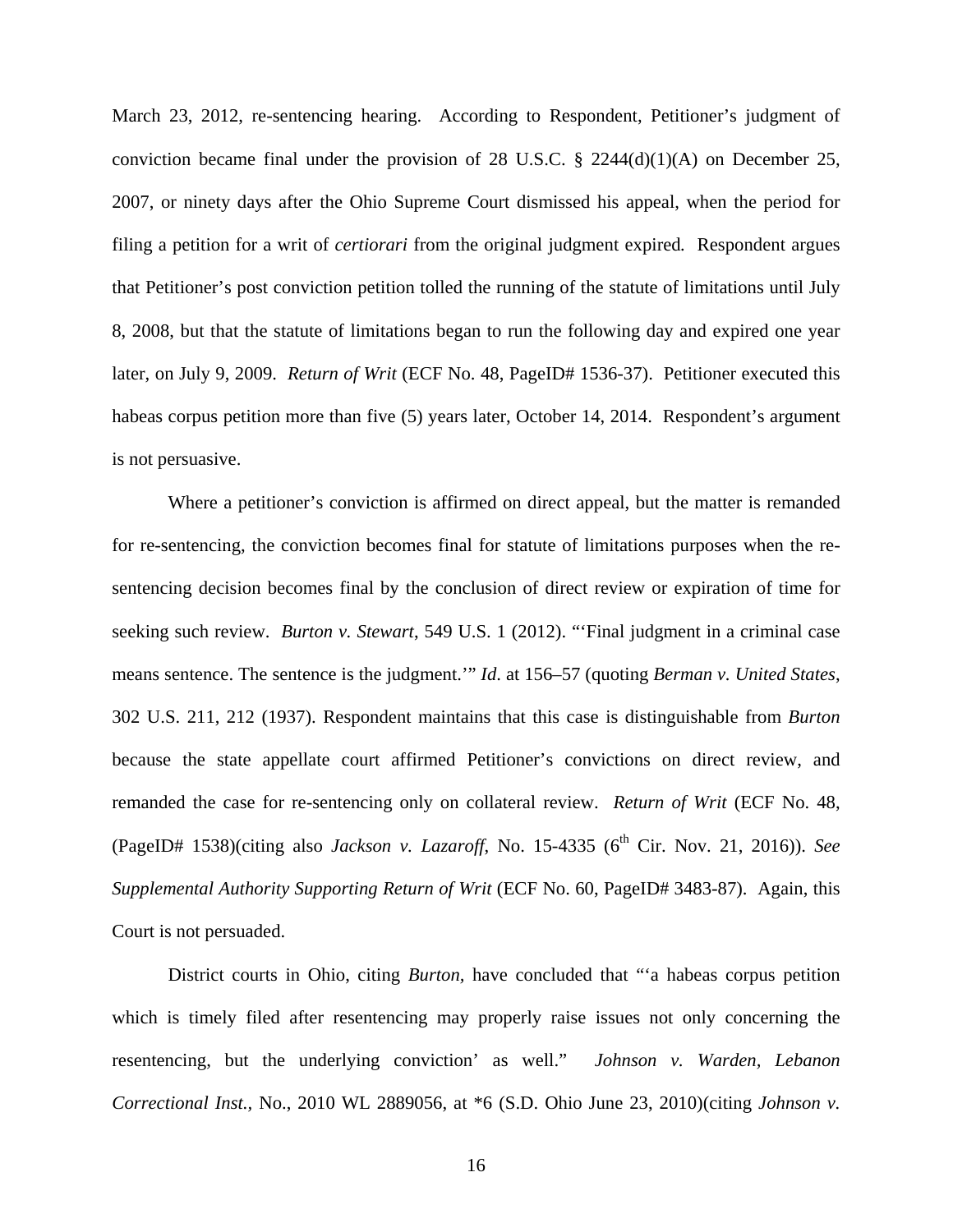*Brunsman*, No. 2:09cv369, 2010 WL 1856301, at \*2 (S.D.Ohio May 10, 2010) (Kemp, M.J.) (*Report & Recommendation*) (unpublished), adopted, 2010 WL 2301287 (S.D. Ohio June 7, 2010) (Watson, J.) (unpublished). *See also Plaza v. Hudson*, No. 1:07cv674, 2008 WL 2017573, at \*1, \*9 (N.D.Ohio May 7, 2008) (unpublished)). *See also Norris v. Bunting*, No. 15-cv-00764, 2017 WL 749200, at \*7 (S.D. Ohio Feb. 27, 2017)(rejecting Respondent's argument that *Jackson v. Lazaroff* compels a different result). Moreover, in *Crangle v. Kelly*, 838 F.3d 673, 678 (6th Cir. 2016), the United States Court of Appeals for the Sixth Circuit addressed similar facts and held that "a new sentence not only permits a challenge to either the new sentence or the undisturbed conviction, but also restarts AEDPA's one-year window to challenge that judgment."

 Respondent insists that the Sixth Circuit's decision in *Bachman v. Bagley*, 487 F.3d 979  $(6<sup>th</sup> Cir. 2007)$ , remains controlling authority and requires that this Court conclude that the Petitioner's re-sentencing did not affect the running of the statute of limitations on the claims presented in the *Petition*. Respondent maintains that *Crangle* does not compel a different result, because one panel of the decision of the Sixth Circuit does not overrule the decision of another panel, and the Sixth Circuit in *In re Stansell*, 828 F.3d 412, 418 (6<sup>th</sup> Cir. 2016), "recently reaffirmed the continuing validity of *Bachman.*" *Respondent's Sur-Reply to Petitioner's Traverse* (ECF No. 72, PageID# 3576). This Court has previously rejected Respondent's arguments, noting:

> *Stansell* was a successive petition case and not a limitations case. In reaching its decision that a petition filed after a re-sentencing cannot be deemed successive, *Stansell* held that "the federal habeas statute speaks of one 'judgment,' not many, per term of custody." *Stansell*, 828 F.3d at 418. *Stansell* recognized that *Bachman* had adopted a different approach (splitting a single judgment into "multiple mini-judgments" for limitations purposes, *see id*.) but it rejected that approach in the context of successive petitions. However, because the statute of limitations question was not before the Court of Appeals in *Stansell,* it pointed out that its decision, and the decisions on which it relied, "do not answer the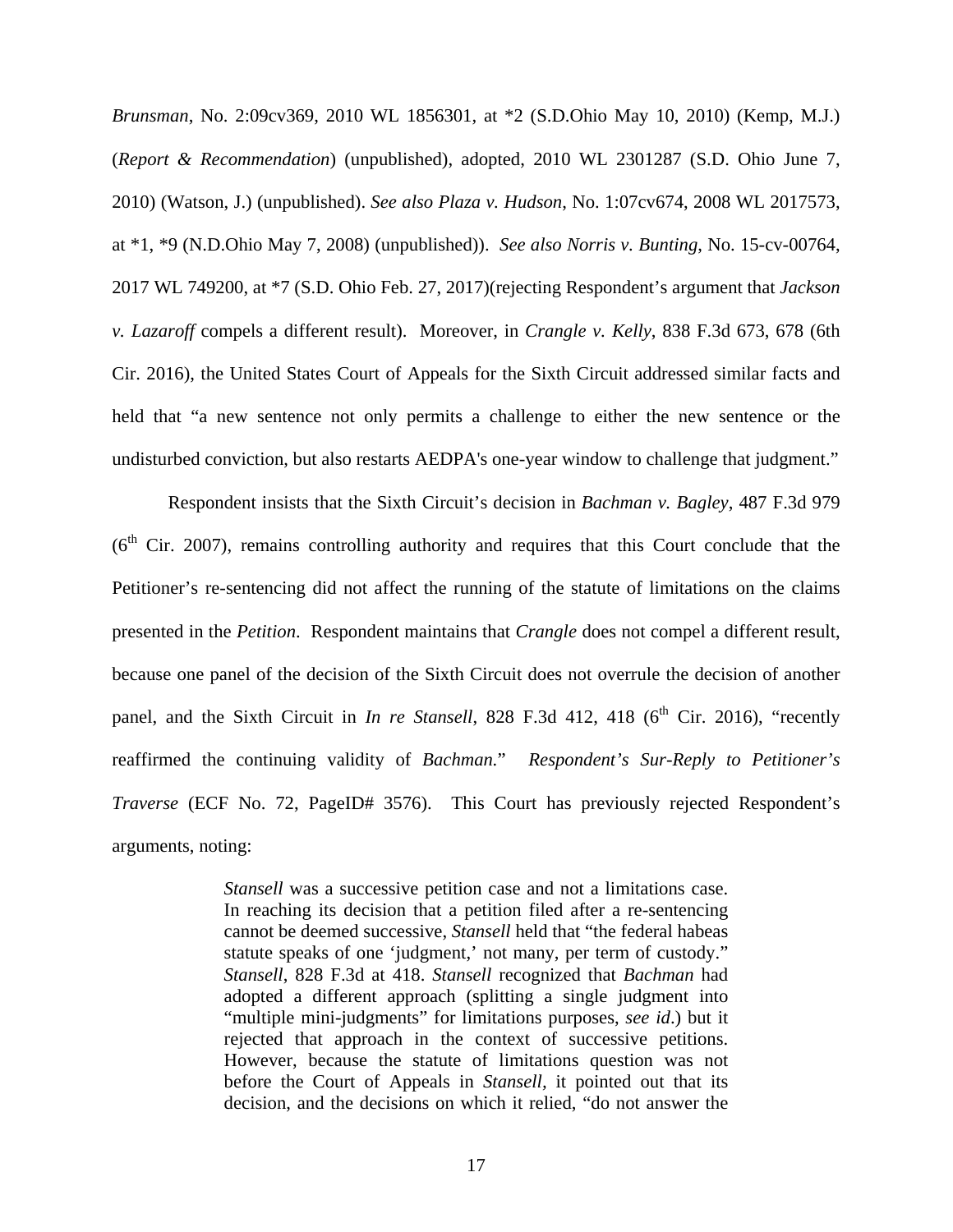distinct statute-of-limitations question raised in *Bachman." Id*. In other words, that remained an open question.

The Court of Appeals was quickly confronted with that open question, however, and answered it in *Crangle v. Kelly*, 838 F.3d 673 (6th Cir. 2016). The facts of that case – which cannot be distinguished from the facts of this one – are these. *Crangle*, the petitioner, was originally sentenced in 2007. Although his plea agreement indicated that he would be subject to post-release control after serving his sentence of imprisonment, he was told differently at his sentencing hearing, and the judgment entry did not impose post-release control. That judgment became final in 2008.

In 2010, the Ohio Supreme Court held, in *State ex rel. Carnail v*. *McCormick*, 126 Ohio St.3d 124 (2010), that imposition of postrelease control in certain felony cases was mandatory. Crangle, seizing on this decision, moved to withdraw his guilty plea, claiming that his original sentence was unlawful and his plea was therefore not knowing and voluntary. The state court denied that motion but, recognizing that it had erred, entered a new judgment which included the mandatory term of post-release control. Crangle pursued multiple appeals of that decision but was unsuccessful. He then filed a petition for a writ of habeas corpus. Because it was not filed within one year of the date that the original judgment became final, the respondent argued that it was time-barred, and the District Court (based on the state of the law at that time) agreed. Crangle appealed.

The Court of Appeals reversed. Citing to *Magwood v. Patterson*, 561 U.S. 320 (2010) and *King v. Morgan*, 807 F.3d 154 (6th Cir. 2015) – the same decisions cited by the *Stansell* court in support of its decision – the Court of Appeals held that "[t]he interpretation of 'judgment' in *Magwood* and *King* applies with equal force to §  $2244(d)(1)(A)$  and §  $2254(a)$  [the limitations provisions in question]." *Crangle,* 838 F.3d at 678. Applying that reasoning led the *Crangle* court to conclude that "a new sentence not only permits a challenge to either the new sentence or the undisturbed conviction, but also restarts AEDPA's one-year window to challenge that judgment." *Id*. In making that determination, the Court of Appeals specifically observed that "*Magwood* and *King*  likewise abrogated *Bachman v. Bagley*, 487 F.3d 979, 983 (6th Cir. 2007), where we held that a sexual predator designation that was imposed after the original judgment restarted the one-year clock only for a challenge to the sexual predator designation." *Id.* And if one views *Bachman* on Westlaw, it has been "red-flagged" with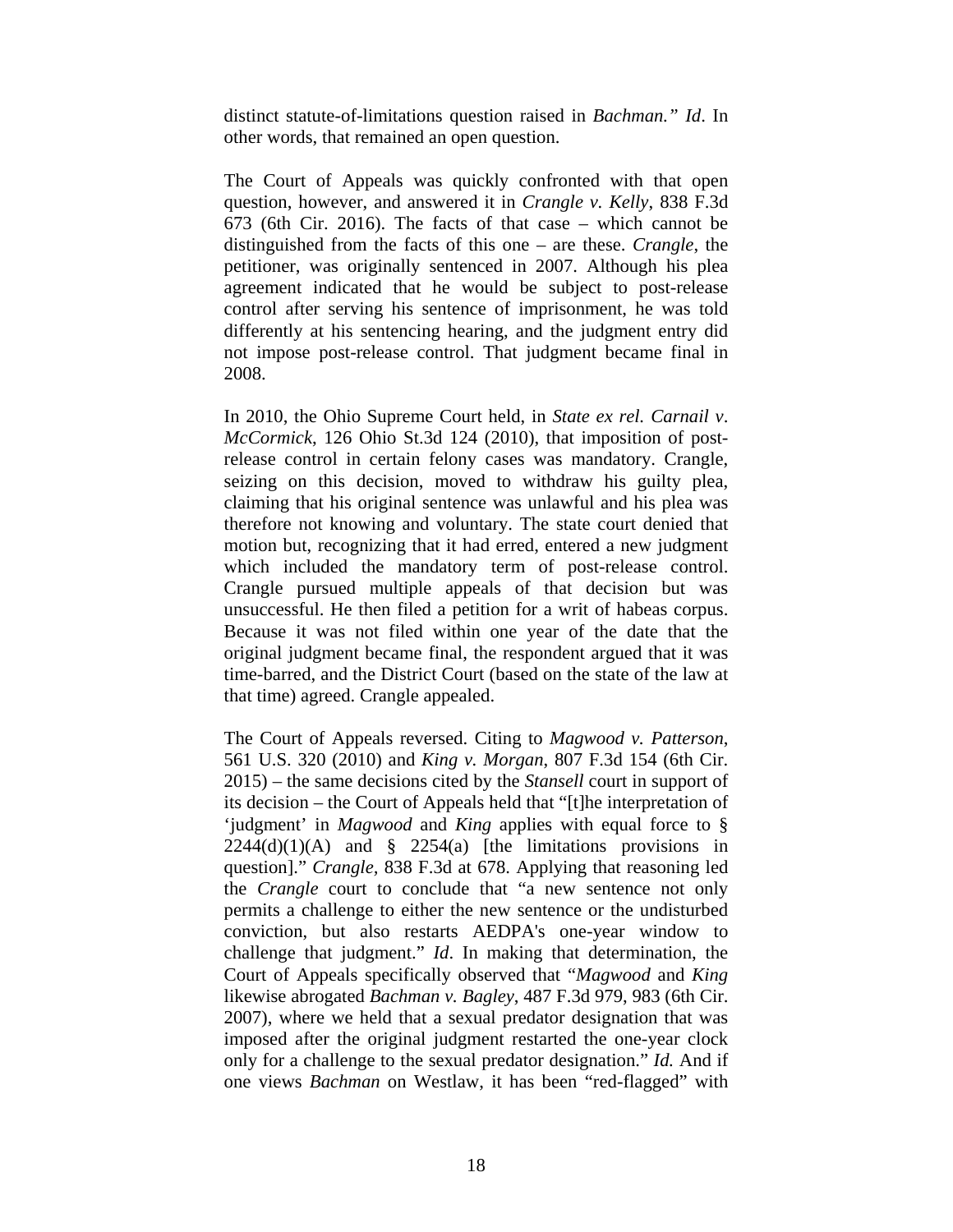this notation: "Abrogation Recognized by *Crangle v. Kelly*, 6th Cir. (Ohio), September 22, 2016."

*Norris v. Bunting*, 2017 WL 749200, at \*7-8.

 Further, the facts in *Bachman* are distinguishable from those presented in this case. Bachman was convicted in 1995. In 2004, the trial court adjudicated him a sexual predator under Ohio's subsequently amended sex offender registration law. Thereafter, Bachman filed a federal habeas corpus petition, asserting various constitutional challenges to his original conviction. Bachman argued that his 2004 designation as a sexual predator pursuant to the Ohio sex offender registration law reopened his original judgment and sentence, and started the one-year statute of limitations anew. *Bachman v. Bagley*, 487 F.3d at 982. The Sixth Circuit in *Bachman* rejected this argument. ("Bachman's designation as a sexual predator started the running of a new statute of limitations period with respect to challenges to the sexual predator designation only[.]") *Id*. at 983.

 This case, however, does not involve Petitioner's designation as a sexual predator. Rather, as did the petitioner in *Crangle*, Petitioner obtained a limited re-sentencing hearing so that the trial court could notify Petitioner and advise him of the terms of post release control. *See Return of Writ* (ECF No. 48-2, PageID# 2180-81). "Given that the same facts underlie both this case and *Crangle*, this Court is duty-bound to reach the same result." *Norris v. Bunting*, 2017 WL 749200, at \*8,

 Therefore, this Court concludes that Petitioner's judgment of conviction became final under 28 U.S.C. § 2244(d)(1)(A) on February 3, 2014, or ninety days after the Ohio Supreme Court's November 6, 2013, dismissal of Petitioner's appeal from the trial court's re-sentencing entry, when the period for filing a petition for a writ of *certiorari* with the United States Supreme Court expired. *See Bronaugh v. Ohio*, 235 F.3d 280, 283-84 (6<sup>th</sup> Cir. 2000). The statute of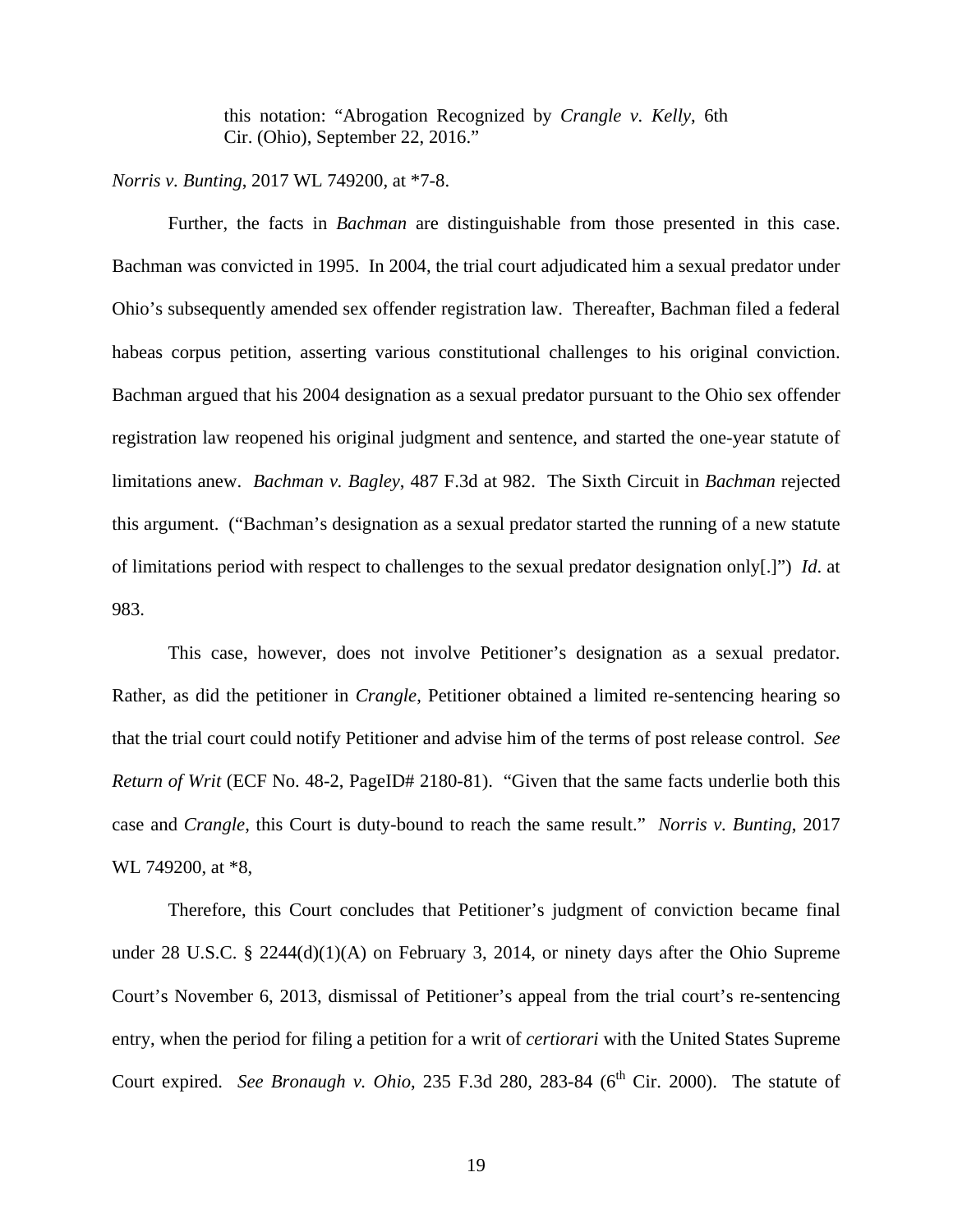limitations began to run on the following day and expired one year later, on February 4, 2015. Petitioner executed this action on October 14, 2014. *Petition* (ECF No. 1, PageID# 20). This Court concludes that the *Petition* was timely filed.

### **Claims Must Be Cognizable under Federal Law**

 Respondent contends that certain of Petitioner's claims three and four present only issues of Ohio law and do not present issues cognizable under federal law.

#### Claim Three

Referring to *Jackson v. Smith*, 745 F.3d 206 (6<sup>th</sup> Cir. 2014), Respondent argues that claim three, in which Petitioner asserts that his convictions violate the Double Jeopardy Clause and constituted allied offenses of similar import that should have been merged at sentencing, raises only an issue regarding the alleged violation of state law, and therefore fails to present a claim appropriate for federal habeas corpus review. This Court disagrees. Moreover, *Jackson* does not stand for the proposition for which Respondent cites the case.

 The petitioner in *Jackson* requested a *de novo* review by the federal habeas court of his claim under the Double Jeopardy Clause, because the state appellate court had limited its analysis of the claim to a discussion of the application of Ohio's law on allied offenses of similar import. The Sixth Circuit, however, held that the state appellate court's analysis of the issue had been "entirely dispositive of the federal double jeopardy claim" and "*necessarily* resolved the federal claim, despite not expressly saying so." *Id*. at 210 (citation omitted)(emphasis in original). Therefore, the state appellate court's decision was entitled to deferential review under the heightened standards of the AEDPA. *Id*. *See also Haller v. Warden, London Correctional Institution*, No. 2:14-cv-373, 2017 WL 86204, at \*9 (S.D. Ohio Jan. 10, 2017)(citing *Bates v. Crutchfield*, No. 1:15-cv-817, 2016 WL 7188569, at \*5 (S.D. Ohio Dec. 12, 2016)). *See also Gaines v. Warden, Madison Correctional Inst*., No. 1:07-cv-347, 2010 WL 7023564, at \*9 (S.D.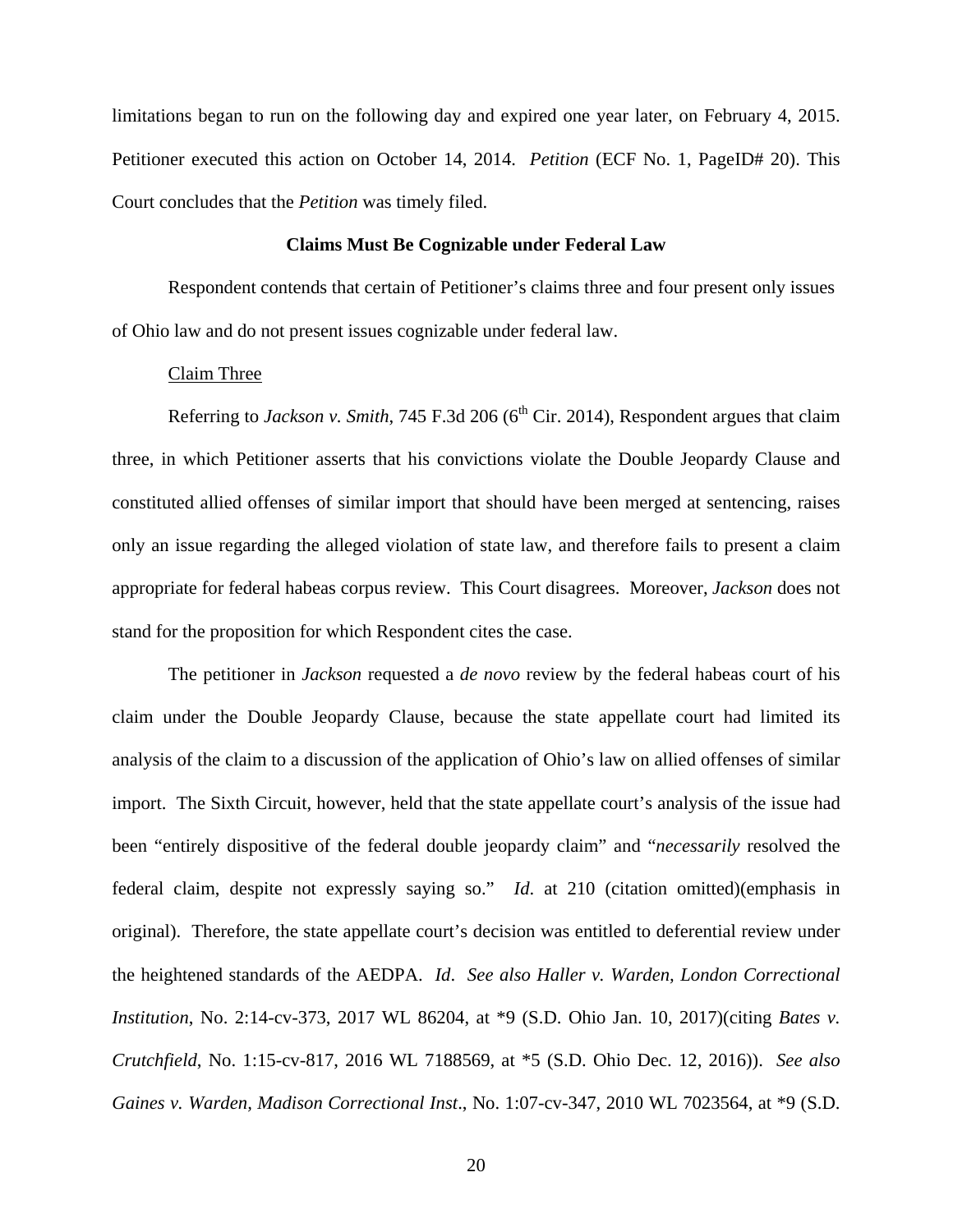Ohio Sept. 30, 2010)(rejecting the argument that Petitioner failed to fairly present a claim under the Double Jeopardy Clause to the state courts by raising the issue under Ohio's statutes on allied offenses of similar import). This Court likewise concludes that Petitioner's third claim – that his convictions should have been merged in accordance with Ohio's law on allied offenses of similar import and the Double Jeopardy Clause – raises a federal issue appropriate for review in these proceedings.

#### Claim Four

In claim four, Petitioner asserts that "[t]he state court lost its way in pursuit of its fact finding, an unreasonable determination of the facts." In making this claim, Petitioner argues, as he did on direct appeal, that his convictions were against the manifest weight of the evidence. Petitioner acknowledges that he does not raise a claim that the evidence was constitutionally insufficient to sustain his convictions. *Petitioner's Response to Respondent's Sur-Reply* (ECF No. 73, PageID# 3580). However, and as Respondent correctly notes, this claim – which is grounded in Ohio law – fails to present an issue appropriate for federal habeas corpus relief. *See Nash v. Eberlin*, 258 Fed.Appx. 761, 765, n. 4 (6th Cir. 2007). Although 28 U.S.C. § 2254 authorizes habeas corpus relief to a state prisoner if the prisoner establishes that he is in custody in violation of the Constitution or laws of the United States, federal law does not authorize federal habeas relief merely on the basis that a jury's verdict is against the manifest weight of the evidence.

> [U]nder Ohio law, a claim that a verdict was against the manifest weight of the evidence – as opposed to one based upon insufficient evidence – requires the appellate court to act as a "thirteenth juror" and review the entire record, weight the evidence, and consider the credibility of witnesses to determine whether "the jury clearly lost its way and created such a manifest miscarriage of justice that the conviction must be reversed and a new trial ordered." *State v. Martin*, 20 Ohio App.3d 172, 175 (1983); *cf. Tibbs v. Florida*, 457 U.S. 31 (1982). Since a federal habeas court does not function as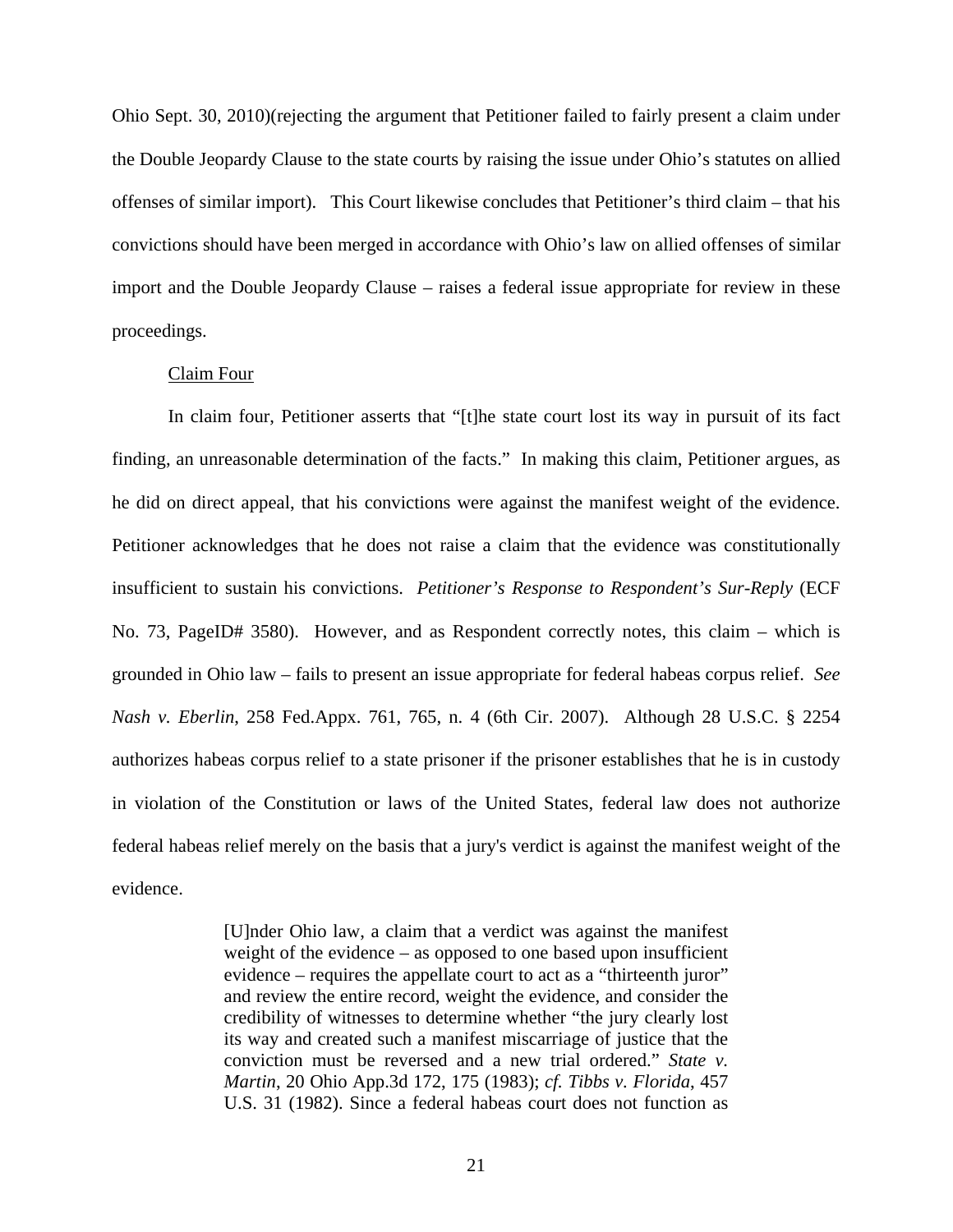an additional state appellate court, vested with the authority to conduct such an exhaustive review, any claim that petitioner's conviction was against the manifest weight of the evidence cannot be considered by this Court.

*Norris v. Warden*, NCI, No. 2:08–CV–732, 2010 WL 582623, \*9–10 (S.D. Ohio Feb.11, 2010), *adopted and affirmed* 2010 WL 883847 (S.D. Ohio Mar. 9, 2010). Thus, Petitioner's fourth claim – that his convictions are against the manifest weight of the evidence – does not raise an issue of federal law and must be dismissed.

#### **Procedural Default**

Respondent contends that Petitioner has procedurally defaulted his remaining claims. Congress has provided that state prisoners who are in custody in violation of the Constitution or laws or treaties of the United States may apply to the federal courts for a writ of habeas corpus. 28 U.S.C. § 2254(a). In recognition of the equal obligation of the state courts to protect the constitutional rights of criminal defendants, and in order to prevent needless friction between the state and federal courts, a state criminal defendant with federal constitutional claims is required to present those claims to the state courts for consideration. 28 U.S.C. § 2254(b), (c). If he fails to do so, but still has an avenue open to him by which he may present his claims, then his petition is subject to dismissal for failure to exhaust state remedies. *Id.; Anderson v. Harless*, 459 U.S. 4, 6, 103 (1982 (*per curiam*) (citing *Picard v. Connor*, 404 U.S. 270, 275–78 (1971)). Where a petitioner has failed to exhaust his claims but would find those claims barred if later presented to the state courts, "there is a procedural default for purposes of federal habeas corpus. . . ." *Coleman v. Thompson,* 501 U.S. 722, 735 n. 1 (1991).

The term "procedural default" has come to describe the situation where a person convicted of a crime in a state court fails (for whatever reason) to present a particular claim to the highest court of the state so that the State has a fair chance to correct any errors made in the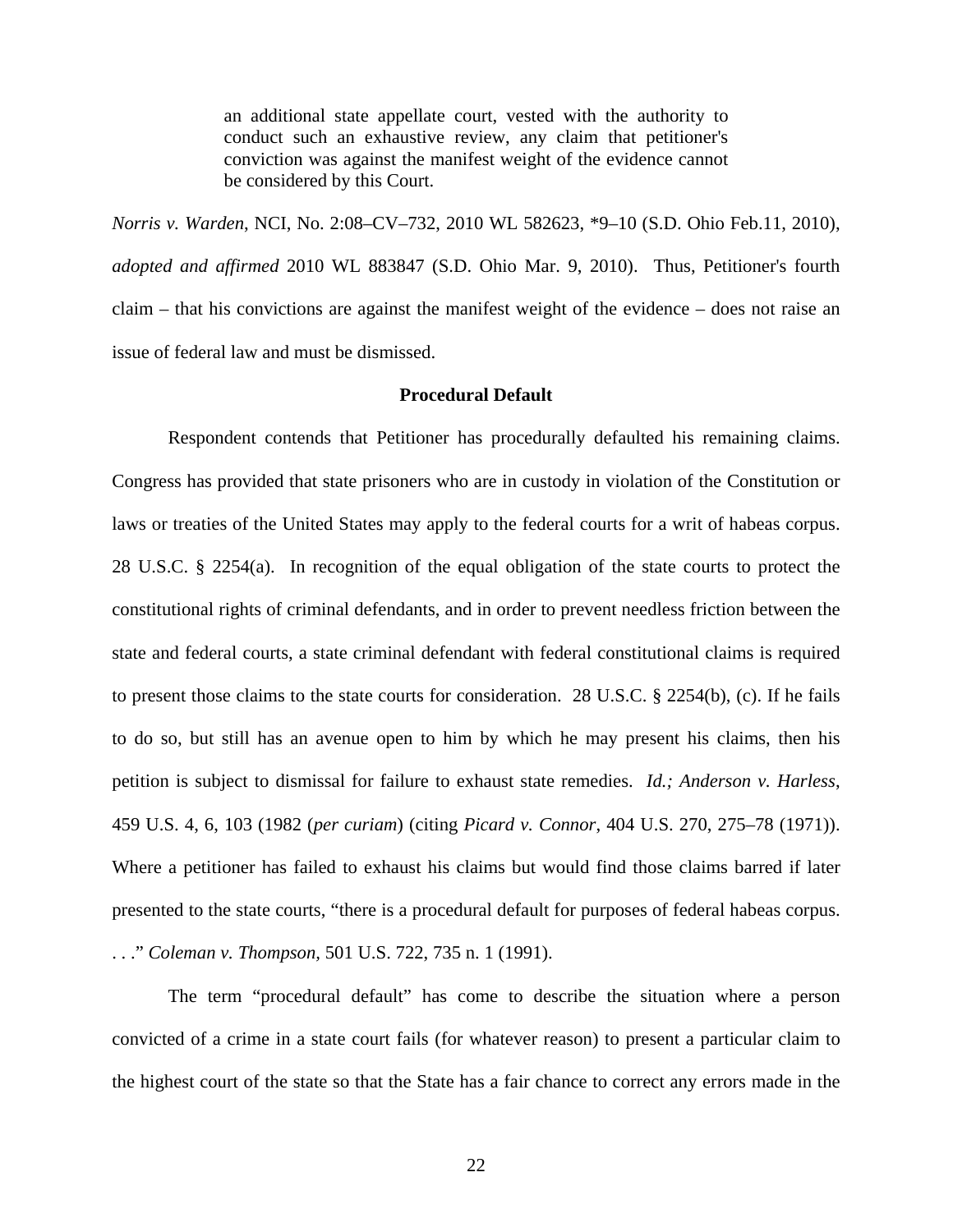course of the trial or the appeal before a federal court intervenes in the state criminal process. This "requires the petitioner to present 'the same claim under the same theory' to the state courts before raising it on federal habeas review." *Hicks v. Straub*, 377 F.3d 538, 552–53 (6th Cir. 2004) (quoting *Pillette v. Foltz*, 824 F.2d 494, 497 (6th Cir. 1987)). One of the aspects of "fairly presenting" a claim to the state courts is that a habeas petitioner must do so in a way that gives the state courts a fair opportunity to rule on the federal law claims being asserted. That means that if the claims are not presented to the state courts in the way in which state law requires, and the state courts therefore do not decide the claims on their merits, neither may a federal court do so. In the words used by the Supreme Court in *Wainwright v. Sykes*, 433 U.S. 72, 87 (1977), "contentions of federal law which were not resolved on the merits in the state proceeding due to respondent's failure to raise them there as required by state procedure" also cannot be resolved on their merits in a federal habeas case-that is, they are "procedurally defaulted."

In the Sixth Circuit, a four-part analysis must be undertaken when the State argues that a federal habeas claim has been waived by the petitioner's failure to observe a state procedural rule. *Maupin v. Smith*, 785 F.2d 135, 138 (6th Cir. 1986). "First, the court must determine that there is a state procedural rule that is applicable to the petitioner's claim and that the petitioner failed to comply with the rule." *Id*. Second, the court must determine whether the state courts actually enforced the state procedural sanction. *Id*. Third, it must be decided whether the state procedural forfeiture is an adequate and independent state ground upon which the State can rely to foreclose review of a federal constitutional claim. *Id*. Finally, if the court has determined that a state procedural rule was not complied with, and that the rule was an adequate and independent state ground, then the petitioner must demonstrate that there was cause for him not to follow the procedural rule, and that he was actually prejudiced by the alleged constitutional error. *Id*. This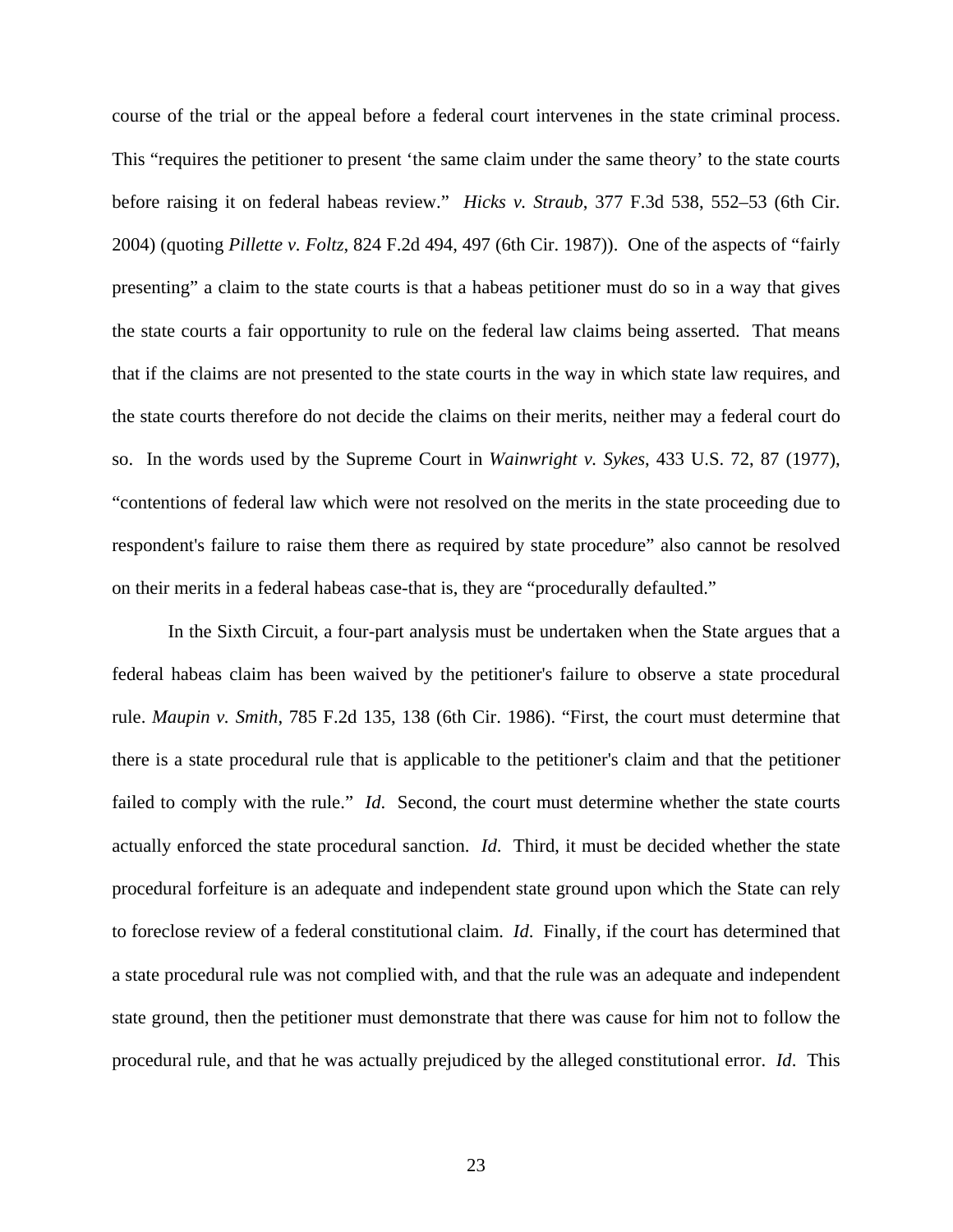"cause and prejudice" analysis applies to failures to raise or preserve issues for review at the appellate level. *Leroy v. Marshall*, 757 F.2d 94 (6th Cir. 1985).

Turning to the fourth part of the *Maupin* analysis, in order to establish cause, a petitioner must show that "some objective factor external to the defense impeded counsel's efforts to comply with the State's procedural rule." *Murray v. Carrier*, 477 U.S. 478, 488 (1986). Constitutionally ineffective counsel may constitute cause sufficient to excuse a procedural default. *Edwards v. Carpenter*, 529 U.S. 446, 453 (2000). In order to constitute cause, however, an ineffective assistance of counsel claim generally must "'be presented to the state courts as an independent claim before it may be used to establish cause for a procedural default.'" *Edwards,* 529 U.S. at 452 (quoting *Murray v. Carrier*, 477 U.S. at 479). That is because, before counsel's ineffectiveness will constitute cause, "that ineffectiveness must itself amount to a violation of the Sixth Amendment, and therefore must be both exhausted and not procedurally defaulted." *Burroughs v. Makowski*, 411 F.3d 665, 668 (6th Cir. 2005). Or, if that claim is procedurally defaulted, petitioner must be able to "satisfy the 'cause and prejudice' standard with respect to the ineffective-assistance claim itself." *Edwards,* 529 U.S. at 450–51.

If, after considering all four factors of the *Maupin* test, the court concludes that a procedural default has occurred, it must not consider the merits of the procedurally defaulted claim unless "review is needed to prevent a fundamental miscarriage of justice, such as when the petitioner submits new evidence showing that a constitutional violation has probably resulted in a conviction of one who is actually innocent." *Hodges v. Colson*, 727 F.3d 517, 530 (6th Cir. 2013) (citing *Murray v. Carrier*, 477 U.S. at 495–96).

In claim one, Petitioner asserts that the admission of witness identification testimony violated the Confrontation Clause. *Petition* (ECF No. 1, PageID# 5). In claim three, Petitioner asserts that his convictions violate the Double Jeopardy Clause because they constitute allied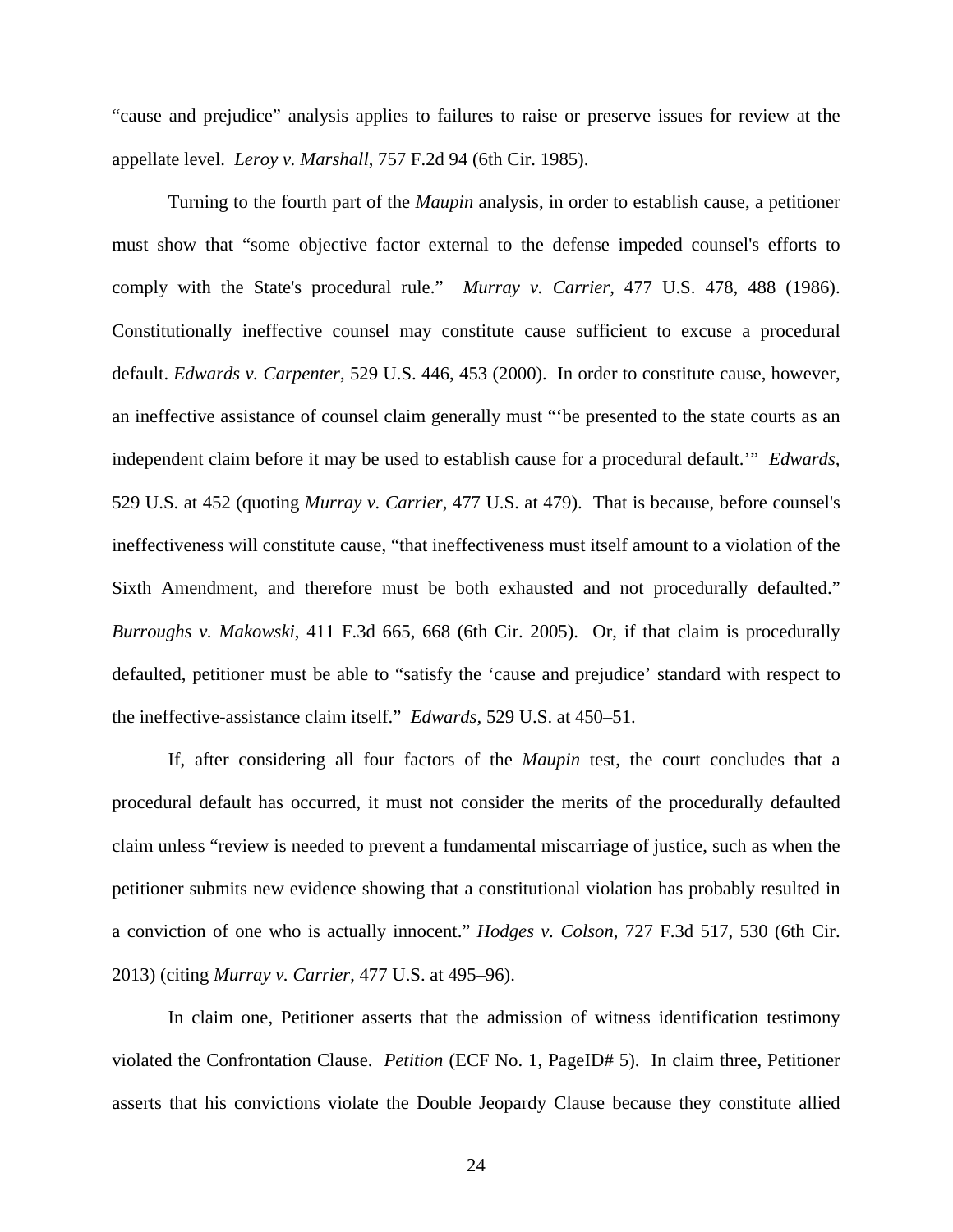offenses of similar import and should have been merged at sentencing. However, Petitioner failed to raise these claims in his first direct appeal. *See State v. McKinney*, 2007 WL 1153077. Further, he may now no longer do so by operation of Ohio's doctrine of *res judicata. See State v. Cole*, 2 Ohio St.3d (1982); *State v. Ishmail*, 67 Ohio St.2d 16 (1981); *State v. Perry*, 10 Ohio St.2d 175 (1967) (claims must be raised on direct appeal, if possible, or they will be barred by the doctrine of *res judicata.*)*.* Although Petitioner attempted to raise these claims in the direct appeal after his re-sentencing, the state appellate court explicitly refused to address the merits of the claims because they were barred under Ohio's doctrine of *res judicata. See State v. McKinney,* 2013 WL 1200214, at \*3.

Further, Ohio's doctrine of *res judicata* is adequate and independent under the third part of the *Maupin* test. To be "independent," the procedural rule at issue, as well as the state court's reliance thereon, must rely in no part on federal law. *See Coleman v. Thompson*, 501 U.S. at 732–33. To be "adequate," the state procedural rule must be firmly established and regularly followed by the state courts. *Ford v. Georgia*, 498 U.S. 411 (1991). "[O]nly a 'firmly established and regularly followed state practice' may be interposed by a State to prevent subsequent review by this Court of a federal constitutional claim." *Id*. at 423 (quoting *James v. Kentucky*, 466 U.S. 341, 348–351 (1984)); *see also Barr v. City of Columbia*, 378 U.S. 146, 149 (1964); *NAACP v. Alabama ex rel. Flowers*, 377 U.S. 288, 297 (1964). The United States Court of Appeals for the Sixth Circuit has consistently held that Ohio's doctrine of *res judicata, i.e*., the *Perry* rule, is an adequate ground for denying federal habeas relief. *Lundgren v. Mitchell*, 440 F.3d 754, 765 (6th Cir. 2006); *Coleman v. Mitchell*, 268 F.3d 417, 427–29 (6th Cir. 2001); *Seymour v. Walker,* 224 F.3d 542, 555 (6th Cir. 2000); *Byrd v. Collins*, 209 F.3d 486, 521–22 (6th Cir. 2000); *Norris v. Schotten*, 146 F.3d 314, 332 (6th Cir. 1998). Ohio courts have consistently refused, in reliance on the doctrine of *res judicata*, to review the merits of claims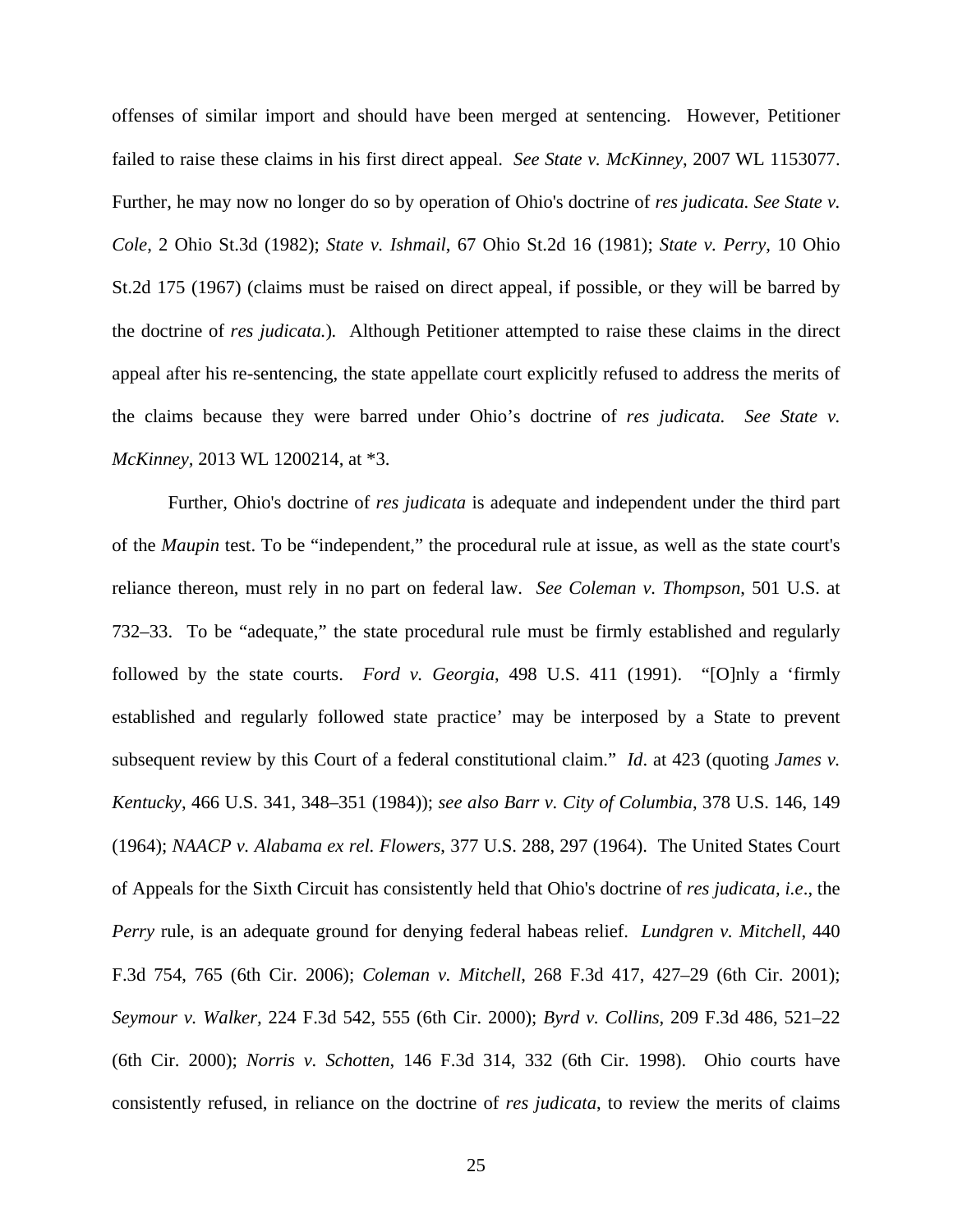because they are procedurally barred. *See State v. Cole*, 2 Ohio St.3d at 112; *State v. Ishmail*, 67 Ohio St.2d at 16. Additionally, the doctrine of *res judicata* serves the state's interest in finality and in ensuring that claims are adjudicated at the earliest possible opportunity.

 With respect to the independence prong, this Court concludes that Ohio's doctrine of *res judicata* in this context does not rely on or otherwise implicate federal law. Accordingly, the Court is satisfied from its own review of relevant case law that the *Perry* rule is an adequate and independent ground for denying relief.

Petitioner may still secure review of the merits of claims one and three if he demonstrates cause for his failure to follow the state procedural rules, as well as actual prejudice from the constitutional violations that he alleges. "[P]etitioner has the burden of showing cause and prejudice to overcome a procedural default." *Hinkle v. Randle*, 271 F.3d 239, 245 (6th Cir. 2001) (citing *Lucas v. O'Dea*, 179 F.3d 412, 418 (6th Cir. 1999) (internal citation omitted)). A petitioner's *pro se* status, ignorance of the law, or ignorance of procedural requirements are insufficient bases to excuse a procedural default. *Bonilla v. Hurley*, 370 F.3d 494, 498 (6th Cir. 2004). Instead, in order to establish cause, a petitioner "must present a substantial reason that is external to himself and cannot be fairly attributed to him." *Hartman v. Bagley*, 492 F.3d 347, 358 (6th Cir. 2007).

As discussed *supra*, the constitutionally ineffective assistance of counsel may constitute cause for a procedural default, so long as that claim has been presented to the state courts and is not, itself, procedurally defaulted. *Edwards,* 529 U.S. at 451-52. However, Petitioner never presented to the state courts a claim that he was denied the effective assistance of appellate counsel based on his attorney's failure to raise a claim under the Double Jeopardy Clause or the Confrontation Clause. *See Memorandum Decision* (ECF No. 48-2, PageID# 2013-15).

26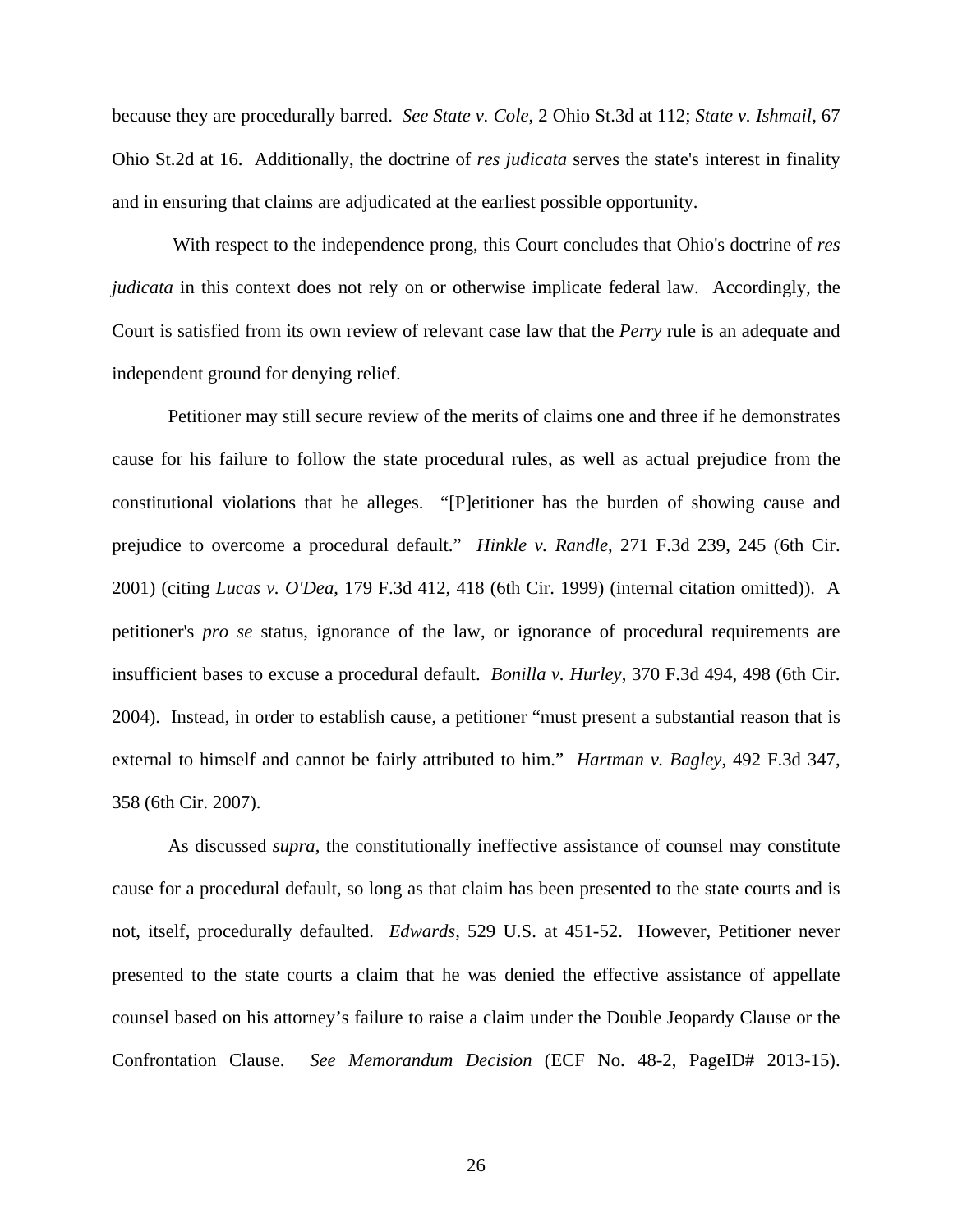Therefore, such a claim cannot constitute cause for Petitioner's procedural default of claims one and three.

The United States Supreme Court has held that a claim of actual innocence may be raised "to avoid a procedural bar to the consideration of the merits of [the petitioner's] constitutional claims." *Schlup v. Delo*, 513 U.S. at 326–27. "[I]n an extraordinary case, where a constitutional violation has probably resulted in the conviction of one who is actually innocent, a federal habeas court may grant the writ even in the absence of a showing of cause for the procedural default." *Murray v. Carrier,* 477 U.S. at 496. In *Schlup*, the Supreme Court held that a credible showing of actual innocence was sufficient to authorize a federal court to reach the merits of an otherwise procedurally-barred habeas petition. *Id.* at 317. However, the actual innocence claim is "'not itself a constitutional claim, but instead a gateway through which a habeas petitioner must pass to have his otherwise barred constitutional claim considered on the merits.'" *Id*. at 315 (quoting *Herrera v. Collins*, 506 U.S. 390, 404 (1993)).

The actual innocence exception allows a petitioner to pursue his constitutional claims if it is "more likely than not" that new evidence – not previously presented at trial – would allow no reasonable juror to find him guilty beyond a reasonable doubt. *Souter v. Jones*, 395 F.3d 577 (6th Cir. 2005). The Court of Appeals for the Sixth Circuit explained the exception as follows:

> The United States Supreme Court has held that if a habeas petitioner "presents evidence of innocence so strong that a court cannot have confidence in the outcome of the trial unless the court is also satisfied that the trial was free of nonharmless constitutional error, the petitioner should be allowed to pass through the gateway and argue the merits of his underlying claims." *Schlup,* 513 U.S. at 316, 115 S.Ct. 851, 130 L.Ed.2d 808. Thus, the threshold inquiry is whether "new facts raise<sup>[]</sup> sufficient doubt about [the petitioner's] guilt to undermine confidence in the result of the trial." *Id*. at 317, 513 U.S. 298, 115 S.Ct. 851, 130 L.Ed.2d 808. To establish actual innocence, "a petitioner must show that it is more likely than not that no reasonable juror would have found petitioner guilty beyond a reasonable doubt." *Id*. at 327, 513 U.S. 298, 115 S.Ct. 851, 130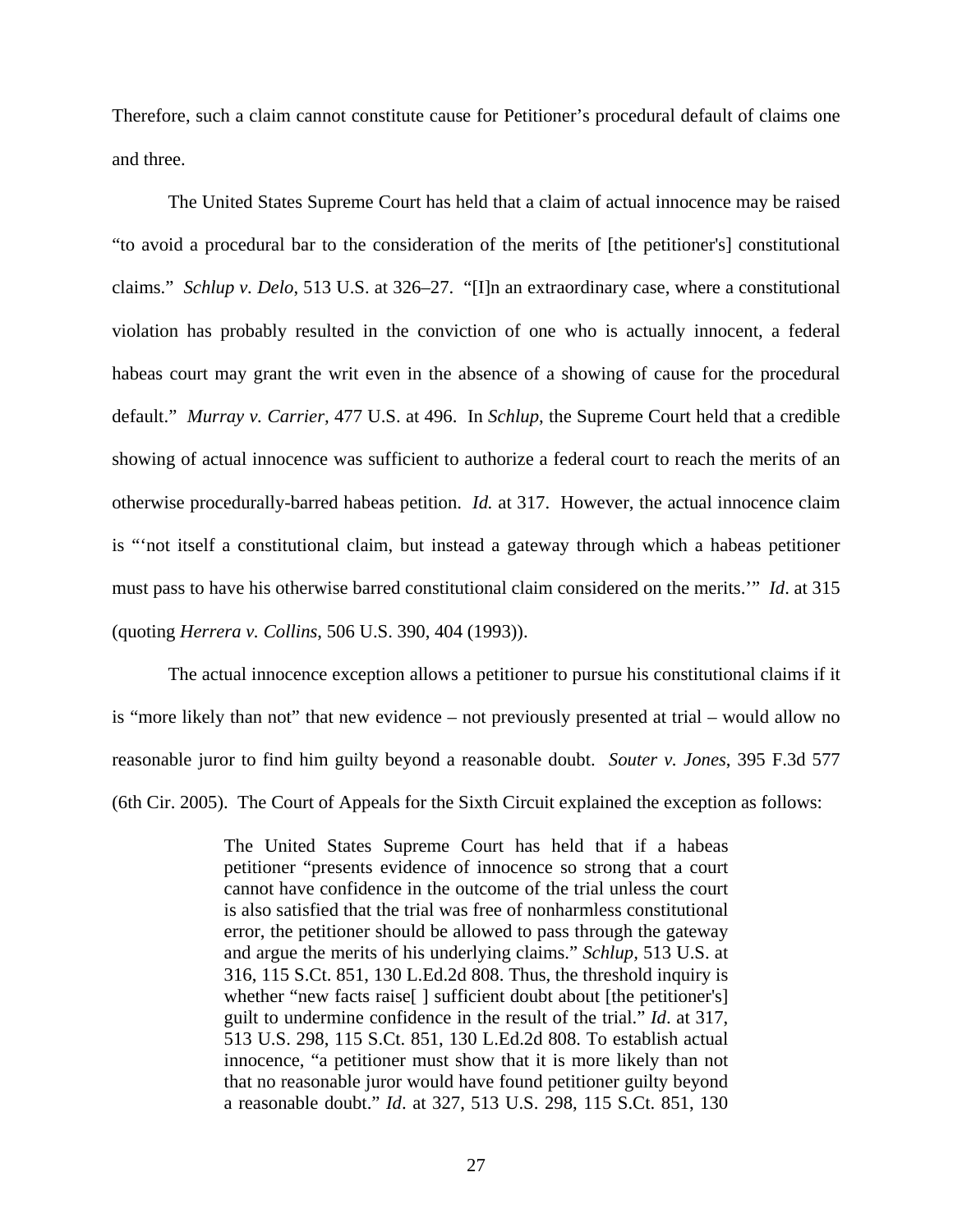L.Ed.2d 808. The Court has noted that "actual innocence means factual innocence, not mere legal insufficiency." *Bousley v. United States,* 523 U.S. 614, 623, 118 S.Ct. 1604, 140 L.Ed.2d 828 (1998). "To be credible, such a claim requires petitioner to support his allegations of constitutional error with new reliable evidence – whether it be exculpatory scientific evidence, trustworthy eyewitness accounts, or critical physical evidence – that was not presented at trial." *Schlup,* 513 U.S. at 324, 115 S.Ct. 851, 130 L.Ed.2d 808. The Court counseled however, that the actual innocence exception should "remain rare" and "only be applied in the 'extraordinary case.' " *Id*. at 321, 513 U.S. 298, 115 S.Ct. 851, 130 L.Ed.2d 808.

*Souter,* 395 F.3d at 589–90 (footnote omitted). Petitioner does not meet these standards here. After an independent review of the record, the Court does not deem this to be so extraordinary a

case as to relieve petitioner of his procedural default.

### **Recommended Disposition**

Therefore, the Magistrate Judge **RECOMMENDS** that this action be **DISMISSED.** 

Petitioner's motion for discovery and an evidentiary hearing are **DENIED**.

Petitioner's *Motion to Defer Ruling pending receipt from Petitioner of a traverse* (ECF No. 67) is **DENIED**, as moot. Petitioner's *Motion Requesting the District Court to Order Respondent to Provide the Court and Petitioner with Relevant Portions of the Transcripts and Other Parts of the Record* (ECF No. 68) is **DENIED**. .

### **Procedure on Objections**

If any party objects to this *Report and Recommendation*, that party may, within fourteen days of the date of this Report, file and serve on all parties written objections to those specific proposed findings or recommendations to which objection is made, together with supporting authority for the objection(s). A judge of this Court shall make a *de novo* determination of those portions of the report or specified proposed findings or recommendations to which objection is made. Upon proper objections, a judge of this Court may accept, reject, or modify, in whole or in